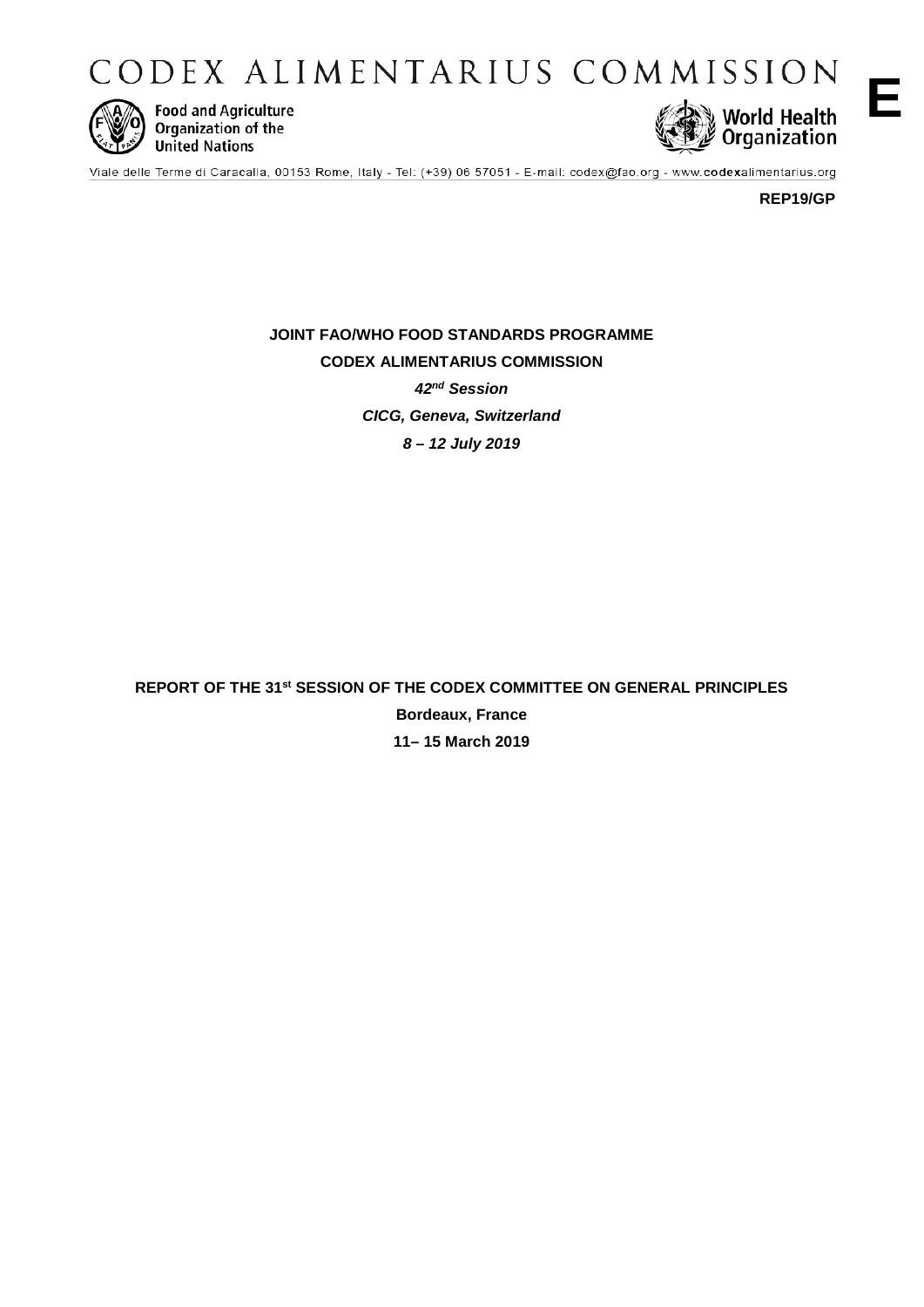## **TABLE OF CONTENTS**

|                                                                                     | Page      |
|-------------------------------------------------------------------------------------|-----------|
|                                                                                     | -ii       |
|                                                                                     | iii       |
| REPORT OF THE 31 <sup>ST</sup> SESSION OF THE CODEX COMMITTEE ON GENERAL PRINCIPLES | 1         |
|                                                                                     | Paragraph |
|                                                                                     |           |
|                                                                                     | $2 - 3$   |
|                                                                                     | $4 - 5$   |
|                                                                                     | $6 - 8$   |
| Discussion Paper on Procedural Guidance for Committees working by Correspondence    |           |
|                                                                                     | $9 - 26$  |
|                                                                                     | $27 - 39$ |
| Information on activities of FAO and WHO relevant to the work of CCGP               |           |
|                                                                                     | $40 - 54$ |
| Other Business (Agenda item 6)                                                      |           |
| Discussion Paper on Emerging and Future Issues of Relevance to CCGP                 |           |
|                                                                                     | $55 - 92$ |
|                                                                                     | 93        |
| <b>LIST OF APPENDICES</b>                                                           |           |
|                                                                                     | Page      |

| Apper | List of Part |  |
|-------|--------------|--|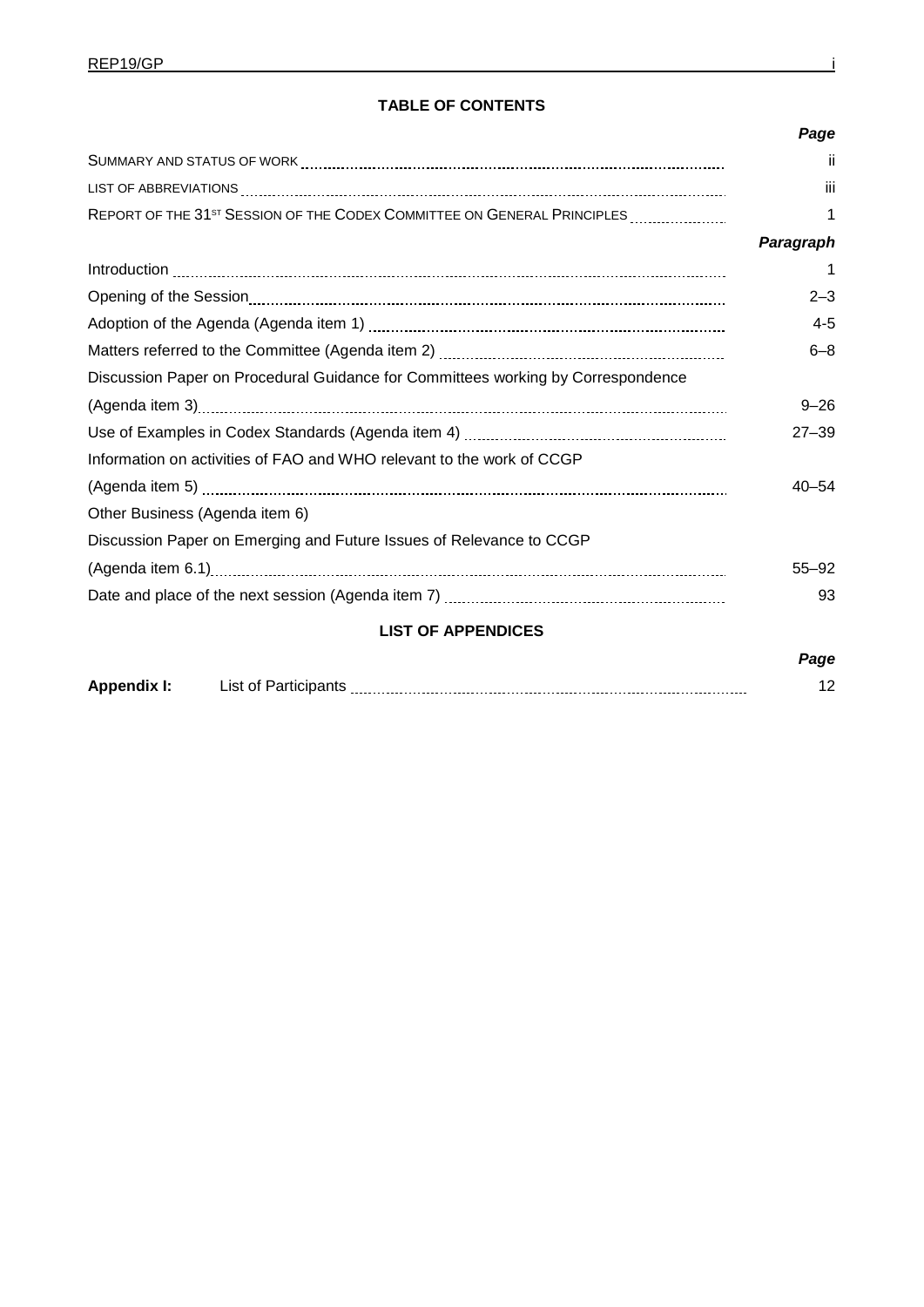#### **Responsible Party Purpose Text/Topic Code Step Paragraph** EWG (Chaired by New Zealand, co-chaired by the United States of America, Germany, and Japan) CCGP32 **Drafting Discussion** Guidance for Committees working by correspondence: a. Develop criteria to identify work appropriate to be undertaken by<br>committees working by committees working by<br>correspondence and develop correspondence and procedural guidance for such<br>committees based on and committees based on and consistent with relevant guidance in the Procedural Manual (including decision making, reporting) and in keeping with the values of the Commission; and<br>Consider. and b. Consider, and make recommendations as appropriate,<br>whether procedural changes whether procedural related to committees working by correspondence are necessary. - - 26 Codex **Secretariat** CCGP32 Review Possible discussion CCGP should await the completion of the implementation of the recommendations of the 2016/17 regular review by the Codex Secretariat before considering to propose new work to review the *Guidelines for Electronic Working Groups* - - 63 France CCGP32 Drafting Discussion Discussion paper on monitoring Codex results in the context of the Sustainable Development Goals (SDGs) - - 67 France CCGP32 **Drafting Discussion** Discussion paper on monitoring the use of Discussion paper on monitoring the use of  $\begin{vmatrix} 1 & 0 & 0 \\ 0 & -1 & 0 \\ 0 & 0 & 0 \end{vmatrix}$  - 81 Codex **Secretariat** CCGP32 Drafting **Discussion** Document on the format and structure of Document on the format and structure of  $\vert$   $\vert$   $\vert$   $\vert$   $\vert$   $\vert$   $\vert$  87 Codex **Secretariat** CCGP32 Drafting **Discussion** Discussion paper on  $\frac{20}{3}$  revisions/amendments to Codex texts  $\frac{20}{3}$

### **SUMMARY AND STATUS OF WORK**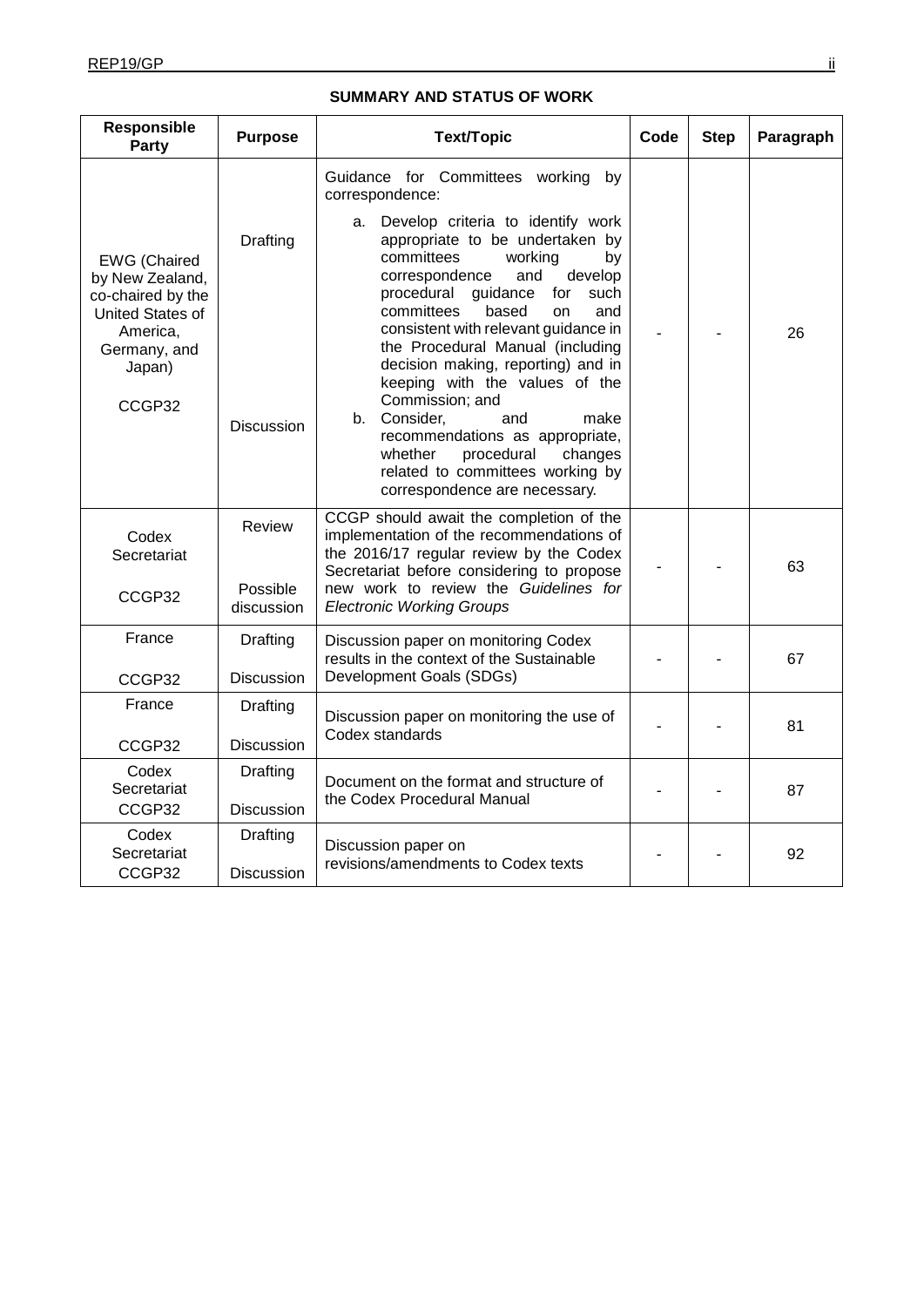| CAC           | <b>Codex Alimentarius Commission</b>                                           |
|---------------|--------------------------------------------------------------------------------|
| <b>CCP</b>    | <b>Codex Contact Point</b>                                                     |
| <b>CCEXEC</b> | Executive Committee of the Codex Alimentarius Commission                       |
| <b>CCFICS</b> | Codex Committee on Food Import and Export Inspection and Certification Systems |
| <b>CCFH</b>   | Codex Committee on Food Hygiene                                                |
| <b>CCFL</b>   | Codex Committee on Food Labelling                                              |
| <b>CCGP</b>   | <b>Codex Committee on General Principles</b>                                   |
| <b>CCMMP</b>  | Codex Committee on Milk and Milk Products                                      |
| <b>CCSA</b>   | Codex Committee on Standards Advancement                                       |
| <b>CRD</b>    | <b>Conference Room Document</b>                                                |
| <b>CTF</b>    | <b>Codex Trust Fund</b>                                                        |
| EU            | European Union                                                                 |
| <b>EWG</b>    | <b>Electronic Working Group</b>                                                |
| <b>FAO</b>    | Food and Agriculture Organization of the United Nations                        |
| <b>IARC</b>   | International Agency for Research on Cancer                                    |
| <b>IPPC</b>   | International Plant Protection Convention                                      |
| <b>ISO</b>    | International Organization for Standardization                                 |
| JECFA         | Joint FAO/WHO Expert Committee on Food Additives                               |
| <b>JMPR</b>   | Joint FAO/WHO Meeting on Pesticie Residues                                     |
| OIE           | World Organisation for Animal Health                                           |
| OIV           | International Organization of Vine and Wine                                    |
| <b>RCC</b>    | <b>Regional Coordinating Committee</b>                                         |
| <b>SPS</b>    | Sanitary and Phytosanitary                                                     |
| <b>SDGs</b>   | Sustainable Development Goals                                                  |
| <b>TOR</b>    | <b>Terms of Reference</b>                                                      |
| <b>UN</b>     | <b>United Nations</b>                                                          |
| <b>WFSD</b>   | World Food Safety day                                                          |
| <b>WHO</b>    | World Health Organization                                                      |
| <b>WTO</b>    | World Trade Organization                                                       |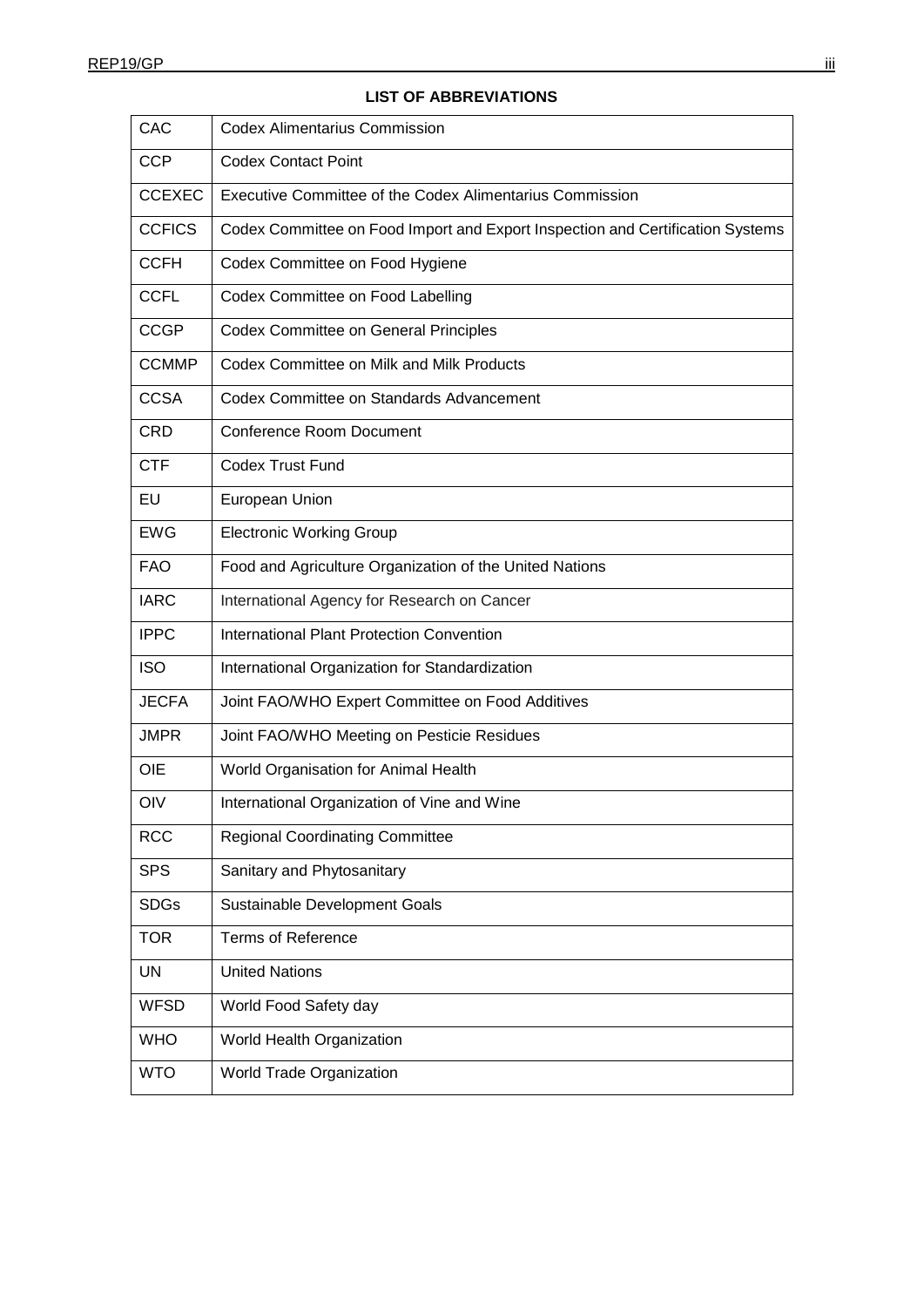## **INTRODUCTION**

1. The Codex Committee on General Principles (CCGP) held its thirty-first session in Bordeaux, France, from 11 to 15 March 2019, at the invitation of the Government of the French Republic. Dr. Jean-Luc Angot (France) chaired the session, which was attended by delegates representing 59 member countries, 1 member organization (European Union) and 9 observer organizations. A full list of participants is attached as Appendix I.

## **OPENING OF THE SESSION[1](#page-4-0)**

2. Ms Sandrine Gaudin, Secretary General, European Affairs, Office of the Prime Minister of France and Mr Patrick Dehaumont, Director General for Food, Ministry of Agriculture, France addressed the Committee and extended their warmest welcome to all participants. Ms Renata Clarke, head of the Food Safety and Quality Unit of the Food and Agriculture Organization of the United Nations (FAO), Mr Kazuaki Miyagishima, Director of the Food Safety and Zoonoses Department of the World Health Organization (WHO), Mr Guilherme da Costa Junior, Chairperson of the Codex Alimentarius Commission (CAC) and Mr Tom Heilandt, Secretary of the Codex Alimentarius Commission also addressed the Committee.

## **Division of Competence**[2](#page-4-1)

3. The Committee noted the division of competence between the European Union (EU) and its Member States, in accordance with paragraph 5, Rule II, of the Rules of Procedure of the Codex Alimentarius Commission.

### **ADOPTION OF THE AGENDA (Agenda item 1)**[3](#page-4-2)

- 4. The Chair noted that CX/GP 19/31/6 was a Discussion paper from France intended to stimulate discussion on possible future work for CCGP and would be discussed under Other Business (Agenda item 6).
- 5. The Committee adopted the Provisional Agenda as the Agenda for the session, noting that Agenda item 5 would be discussed immediately after Agenda item 2.

### **MATTERS REFERRED TO THE COMMITTEE (Agenda item 2)[4](#page-4-3)**

- 6. The Committee noted that the matters arising from CAC39, CAC40, CAC41 and CCFICS24 contained in the working document were for information.
- 7. With regard to the Consistency of the Risk Analysis Texts across the Relevant Committees (CAC39 (2016), the delegations of Argentina, Brazil, Costa Rica, Ecuador, Paraguay and Uruguay reiterated their reservations already stated at CAC39 related to the discontinuation of the discussion on the consistency of the risk analysis principles across Codex committees in CCGP because they considered that the mandate given by CAC to CCGP had not been completed, because only the structure of the text was examined and not the consistency between the principles governing risk analysis.
- 8. With regard to the work of CCFICS24 (2018) on Food Integrity and Food Authenticity, the Committee noted the update provided by the Chairperson of the CCFICS including the recent establishment of the Electronic Working Group (EWG) on Food Fraud, and the associated timetable.

### **DISCUSSION PAPER ON PROCEDURAL GUIDANCE FOR COMMITTEES WORKING BY CORRESPONDENCE (Agenda Item 3)[5](#page-4-4)**

9. The Codex Secretariat introduced the history of this item, recalling that in recent years, several Codex Committees which were adjourned *sine die* had been reactivated and were working by correspondence. The Commission and the Executive Committee have considered working by correspondence as one of the options available to efficiently organize the work of Codex. However, in recent meetings of the Commission delegations have raised questions on how committees working by correspondence have undertaken their work, including

-

<span id="page-4-0"></span><sup>1</sup> Opening remarks: Ms Sandrine Gaudin, Secretary General, European Affairs, Office of the Prime Minister, France (CRD19); Opening remarks: Mr Patrick Dehaumont, Director General for Food, Ministry of Agriculture, France (CRD20); Opening remarks: Mr Guilherme da Costa Junior, Chairperson of the Codex Alimentarius Commission (CRD21).

<span id="page-4-1"></span><sup>2</sup> Division of Competence between the European Union and its Member States (CRD1)

<span id="page-4-2"></span><sup>3</sup> CX/GP 19/31/1 Rev.2

<span id="page-4-3"></span><sup>4</sup> CX/GP 19/31/2; Comments of Kenya (CRD4); Comments of Ghana (CRD6); Comments of the European Union (CRD8); Comments of Brazil (CRD12); Comments of Senegal (CRD13); Comments of the Dominican Republic (CRD14); Comments of Ecuador (CRD17); Comments of Argentina (CRD18).

<span id="page-4-4"></span><sup>5</sup> CX/GP 19/31/3; Comments of Kenya (CRD4); Comments of Morocco (CRD5); Comments of India (CRD7 Rev.); Comments of the European Union (CRD8); Comments of the Codex Secretariat (CRD10); Comments of Brazil (CRD12); Comments of Senegal (CRD/13) Comments of Dominican Republic (CRD14); Comments of the African Union (CRD15); Comments of the Republic of Korea (CRD16 Rev.); Comments of Ecuador (CRD17); Comments of Argentina (CRD18); Comments of El Salvador (CRD22).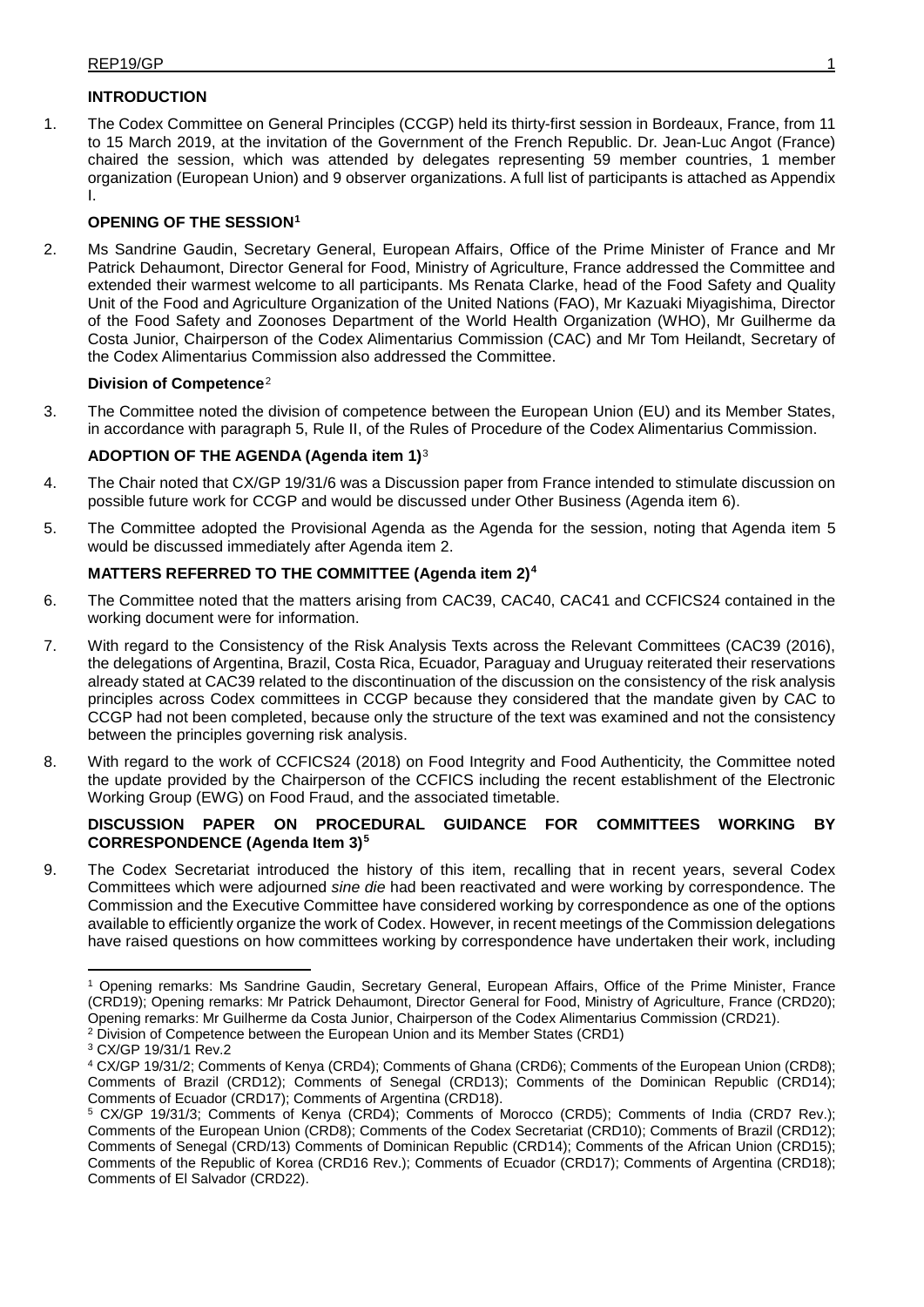on aspects related to transparency and reporting. CAC41 (2018) thus requested CCGP to formulate procedural guidance for committees working by correspondence based on and consistent with relevant existing guidance in the Procedural Manual. The Secretariat recalled that the Commission had requested the Codex Secretariat to prepare a discussion paper on this issue, and in doing so had consulted the Legal Offices of FAO and WHO. The Secretariat noted that this consultation highlighted the need for a thorough analysis from a legal perspective on the implications of working by correspondence before procedural guidance could be considered by CCGP31.

- 10. The Representative of the Legal Office of FAO, speaking also on behalf of the Legal Office of WHO, noted that CCGP31 presented the first opportunity to examine in detail procedural issues related to Codex committees working by correspondence. The Legal Offices of FAO and WHO considered that it was appropriate to highlight the procedural challenges of working by correspondence from a legal perspective, and in light of the practice in the United Nations (UN) system considering that Codex is an entity of FAO and WHO.
- 11. The Representative first highlighted differences between Codex committees working by correspondence versus EWGs, which are already provided for in the Procedural Manual. The Representative noted that higher procedural standards must apply to committees working by correspondence as compared to EWGs, considering that such committees would take decisions, and that committees are the essential forum where consensus within Codex is developed.
- 12. The Representative noted that the Rules of Procedure of the UN, FAO and WHO are drafted for physical meetings only, and do not address decision-making by correspondence except in very limited circumstances. The Representative highlighted, in particular, three organizations within the UN that have made provision for work by correspondence in their respective rules of procedure, i.e. the Commission on Narcotic Drugs, the World Meteorological Organization and the Standards Committee of the Commission on Phytosanitary Measures established under the International Plant Protection Convention (IPPC). The examples of correspondence procedures within the UN system are exceptional, and in all cases are applied under conditions of urgency, are reserved for decisions of a limited nature, and/or to limited membership bodies. In addition, correspondence procedures are in all cases embedded within a regular schedule of physical meetings.
- 13. The Representative noted that most examples of correspondence procedures in the UN originate in the 1960s-1970s and that, despite technological advances and increased connectivity, this type of procedure had not expanded, and that the low proliferation of correspondence procedures was, in fact, deliberate. It is the position of the UN that decision-making meetings should take place in a physical setting in light of a number of procedural issues. In addition, the Representative further observed that it is the objective of the UN to facilitate genuine interaction and dialogue between members with a view to achieving international cooperation, and it is considered that effective cooperation should rely on meetings in a physical setting.
- 14. The Representative further recalled that the fundamental function of any rule of procedure within the UN system is to protect the right of each member nation to participate in the deliberations and decision-making of relevant bodies, and to exercise such rights on an equal basis. With regard to Codex, the Representative noted that FAO and WHO as parent organizations share a duty to ensure the proper conduct of meetings, particularly in respect of the core values of Codex, inclusiveness, transparency and consensus, all of which are relevant in this context.
- 15. The Representative indicated the main procedural issues in respect of Codex committees working by correspondence, such as credentials of delegations, the role of Chairpersons and effective participation. Effective participation is an essential requirement before consensus can be achieved and the Representative noted that in a correspondence context, debates necessarily take place in a more rigid and isolated manner, with more limited opportunities for direct interaction and consensus building. Physical meetings also allow for a number of more intangible and subtle interactions between members, and between members and the Chairperson, which are not available in a correspondence context. It was also noted that correspondence procedures entail, in practice, a shift of authority to the Chairperson, necessarily at the expense of members. The Representative also referred to other issues noted in the context of reviewing EWGs, such as a higher workloads and the large number of electronic discussions, low registration rates and issues related to languages and translation.
- 16. The Committee noted that the document provided important and timely insight and also emphasized the core values of Codex work, namely collaboration, inclusiveness, transparency and consensus-building.
- 17. The Committee had an extensive exchange of views on the issue. Many delegations highlighted the importance of having different options and maintaining flexibility for working and welcomed electronic ways of working, which can help increase inclusiveness and be cost-saving.
- 18. The Committee recognized that committees working by correspondence are conceptually different from EWGs, in particular pertaining to decision-making since in the case of an EWG, it reports back to a committee meeting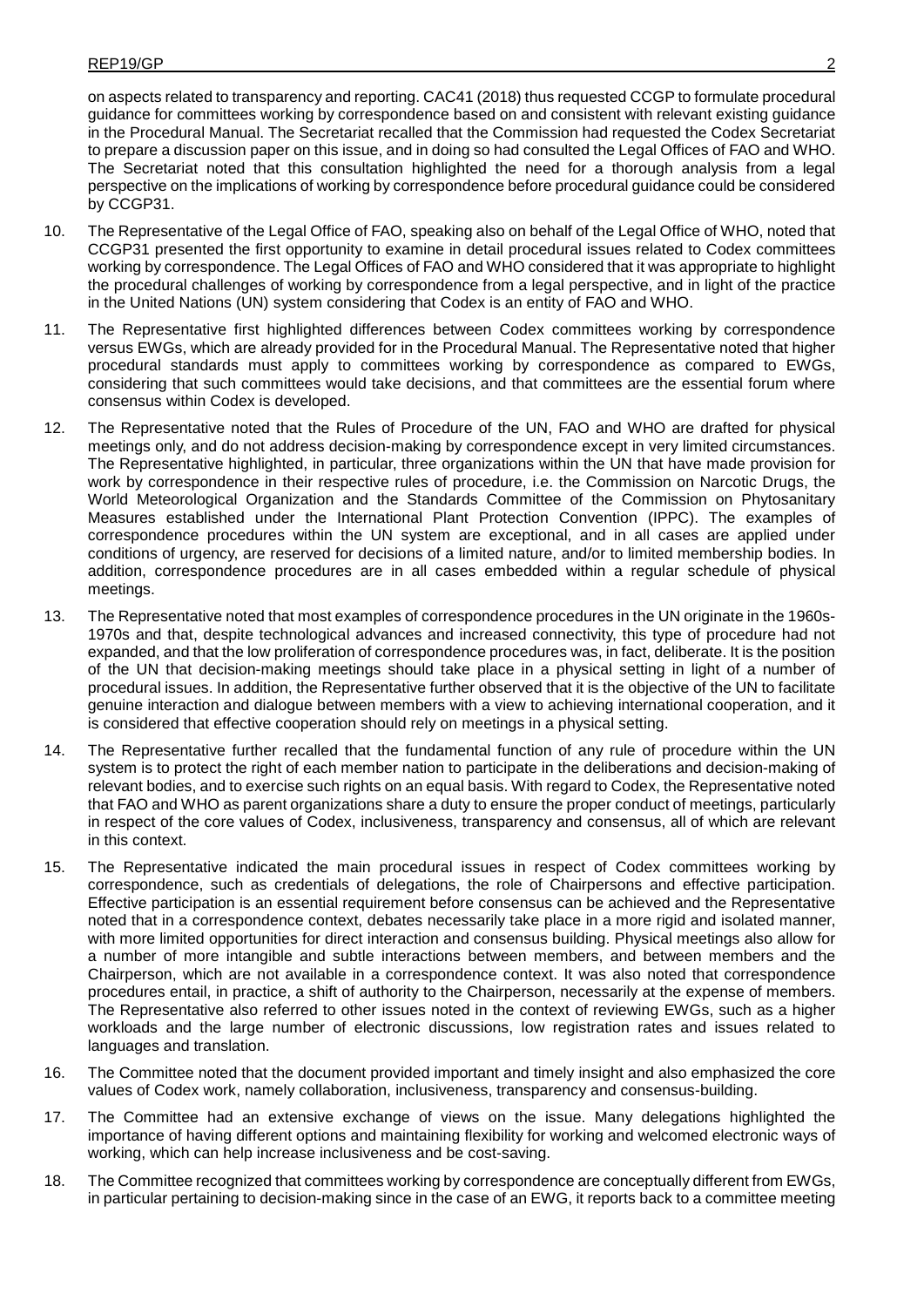physically where decisions are then taken. Nevertheless, there are linkages and similarities between the two in terms of working and therefore experience gained in one area may be relevant to the other.

- 19. Some delegations questioned whether having Codex committees working by correspondence was compatible with UN rules. The Representative of the Legal Office of FAO noted that discussions on committees working by correspondence had already progressed, and that Codex has enjoyed some autonomy in practice. On that basis, Codex could decide to pursue the development of correspondence procedures within the parameters evidenced by the practice of the UN and taking into account document CX/GP 19/31/3. Topics suitable for discussion by correspondence should be limited or linear in nature, and any matters that prove to be too intricate should be referred to physical meetings. The Representative also underlined that procedures for committees working by correspondence could not rely on the current guidance for EWGs, since correspondence procedures affect the rights of members in relation to decision-making. On this basis, the Representative suggested that an explicit procedural framework should normally be developed.
- 20. The Committee also considered the experience of committees working by correspondence on both complex and more straightforward issues and noted the experience of the Codex Committee on Milk and Milk Products (CCMMP) where it was identified that it was the complexity of the issue rather than the mechanism of working that determined the rate of progress and outcomes. Nevertheless, this experience highlighted the challenge that complex issues present, and the need to reflect on this when considering topics referred for work by correspondence and guidance for committees working by correspondence.
- 21. It was further noted that the challenges faced by committees working by correspondence, such as accreditation and tracking participation, were common to both physical and virtual meetings and therefore it was important to be flexible when looking for more effective working mechanisms. Issues regarding reporting and decision making were noted. Many delegations expressed the need for developing procedural guidance for committees working by correspondence and held the view that CCGP should initiate work to that effect, in line with the mandate given to it by CAC41. Based on the discussion and the advice of the Legal Offices of FAO and WHO, the Committee recognized that further work was needed to identify the type of work that could be managed by committees working by correspondence.
- 22. While some delegations also expressed the view that there was a need for reviewing and possibly updating the current Guidelines on EWGs contained in the Procedural Manual, it was agreed to address this issue separately under Agenda item 6.1.
- 23. Following some observations on the link between working by correspondence and the issue of a Codex Committee on Standards Advancement (CCSA) discussed at CAC41, the Committee noted that CAC had agreed to await the outcome of the CCGP discussion on guidance for committees working by correspondence before returning to the question of whether a CCSA should be established, and agreed not to discuss this issue.
- 24. The Committee agreed to set up an EWG to address the areas and needs identified by the Committee and discussed the terms of reference in the context of recommendations 2-5 in CX/GP 19/31/3. The task of the EWG encompasses and includes specific guidance in respect of committees that are currently holding regular physical meetings but with no current work items, as well as committees that have been adjourned *sine die*.
- 25. The Committee was of the opinion that in the interim, committees currently working by correspondence may continue as they are operating at present.

### **Conclusions**

26. The Committee agreed to set up an EWG, chaired by New Zealand and co-chaired by the United States of America, Germany and Japan, working in English only, through the EWG platform, with the following Terms of Reference (TOR):

Taking into account CX/GP19/31/3 and comments made at CCGP31, the EWG will:

- a. Develop criteria to identify work appropriate to be undertaken by committees working by correspondence and develop procedural guidance for such committees based on and consistent with relevant guidance in the Procedural Manual (including decision making, reporting) and in keeping with the values of the Commission; and
- b. Consider, and make recommendations as appropriate, whether procedural changes related to committees working by correspondence are necessary.

The report of the EWG should be made available to the Codex Secretariat at least three months before CCGP32 for circulation for comments.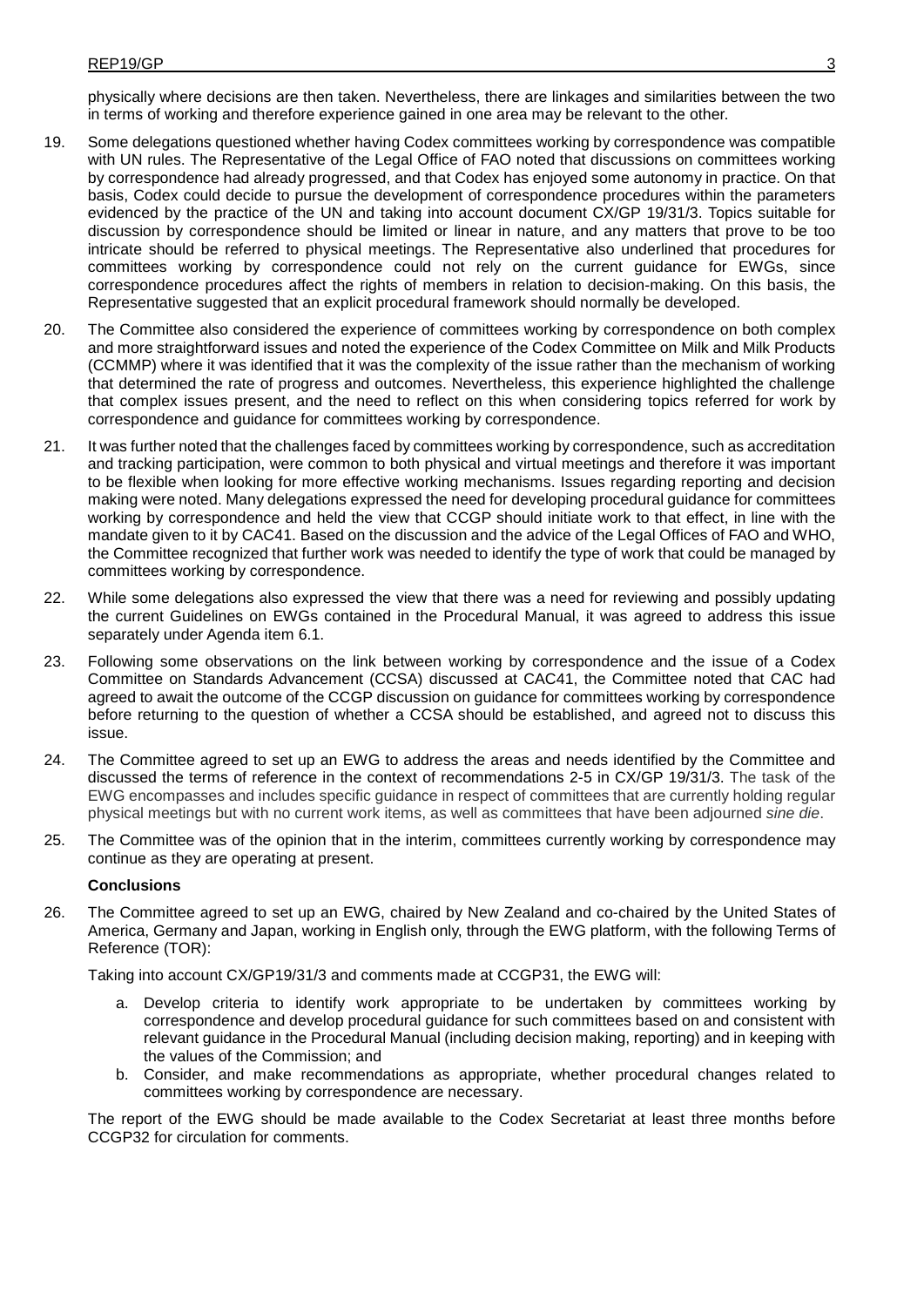<u>.</u>

### **USE OF EXAMPLES IN CODEX STANDARDS (Agenda Item 4)[6](#page-7-0)**

- 27. The item was introduced by the Codex Secretariat, who highlighted the background to this issue, summarised the previous discussions on the use of examples, presented some of the current uses of examples in Codex standards and recalled previous discussions in CCGP on the use of information documents to provide examples. The Secretariat noted that examples were important considerations in the development of Codex texts and that Codex committees were generally successful in using the options available to them regarding the use of examples on a case-by-case basis.
- 28. The Codex Secretariat presented the two recommendations included in CX/GP 19/32/4 for consideration by the Committee; recommendation 1, which indicated that given the diverse nature of examples and their use, specific guidance to committees on the use of examples would not be practical; and recommendation 2, which indicated that if considered appropriate by the Committee the current guidance in the Procedural Manual to CCFH regarding the use of examples, which states that '*provisions in Codex Codes of Hygienic Practice should be drafted in a sufficiently clear and transparent manner such that extensive explanatory material is not required for interpretation*', could be recommended as a general principle for all Codex committees.
- 29. Delegations expressed a range of views on the use of examples and on the two recommendations proposed by the Codex Secretariat.
- 30. It was noted that examples had been used in Codex for a long time, served an important purpose in ensuring clarity of the texts and provided additional information useful in the implementation of Codex texts. It was further noted that committees were generally making appropriate use of examples and due to the diverse nature of both the work of Codex committees and the resulting standards, it was important to maintain flexibility in the way examples could be used. Delegations of this view supported recommendation 1 that no specific guidance was needed.
- 31. Other delegations, while recognizing that the use of examples in Codex texts was a reality, highlighted their concerns with the lack of clarity on the legal implications of the inclusion of examples within Codex standards, recalling the report of CCGP14 (1999), which indicated that explanatory texts included in Codex texts, in whatever form, are considered an integral part of the Codex text.
- 32. Delegations indicated that in the context of trade there may be an expectation to not only implement the Codex standards, but also any examples included in the standards. In this context, these delegations noted that while examples can play a valuable role in the development of Codex texts, they should not be included in the final Codex text, but rather be made available by other means such as information documents.
- 33. One delegation also emphasized that, as noted by the FAO and WHO Legal Offices in CX/GP 19/31/4, information documents should not be referenced in Codex texts to avoid any possible confusion on their status, as such documents are not endorsed by CAC. The delegation further noted that, by definition information documents are not considered appropriate for adoption as Codex standards.
- 34. There was general agreement that examples were not a substitute for clearly drafted text and their inclusion in Codex texts required careful consideration.
- 35. Recognizing the concerns raised with regard to the legal implications of including examples in Codex texts, some delegations suggested that while they did not consider specific guidance was needed it may be appropriate to clearly indicate that when examples are used it is for illustrative purposes only and they are not prescriptive. Others suggested that since examples were considered an integral part of the text there should be some overarching principles regarding their use and supported recommendation 2 in CX/GP 19/31/4. It was further suggested that examples should be kept to a minimum and if used be as clear and concise as possible. It was also suggested that, if used, examples should be published as information documents, so as to avoid any confusion with the standard
- 36. The Codex Secretariat recalled para 2.2 of CX/GP 19/31/4, which clarifies that anything included in a Codex text, in whatever form (footnote, annex, example etc.), is an integral part of the text, and therefore committees should carefully design the content of standards.
- 37. The Secretariat recalled the CAC22 (1997) conclusion that 'the degree of explanatory material contained in Codex texts should be adequate for the interpretation of the text'. The Secretariat also noted that together with the guidance to CCFH on explanatory texts in the Procedural Manual these two elements could represent the 'range of guidance' on the use of examples in Codex.

<span id="page-7-0"></span><sup>6</sup> CX/GP 19/31/4; Comments of Kenya (CRD4); Comments of Morocco (CRD5); Comments of Ghana (CRD6); Comments of India (CRD7 Rev.); Comments of the European Union (CRD8); Comments of Nicaragua (CRD11); Comments of Brazil (CRD12); Comments of Senegal (CRD13); Comments of Dominican Republic (CRD14); Comments of the African Union (CRD15); Comments of the Republic of Korea (CRD16 Rev.); Comments of Ecuador (CRD17); Comments of Argentina (CRD18); Comments of El Salvador (CRD22).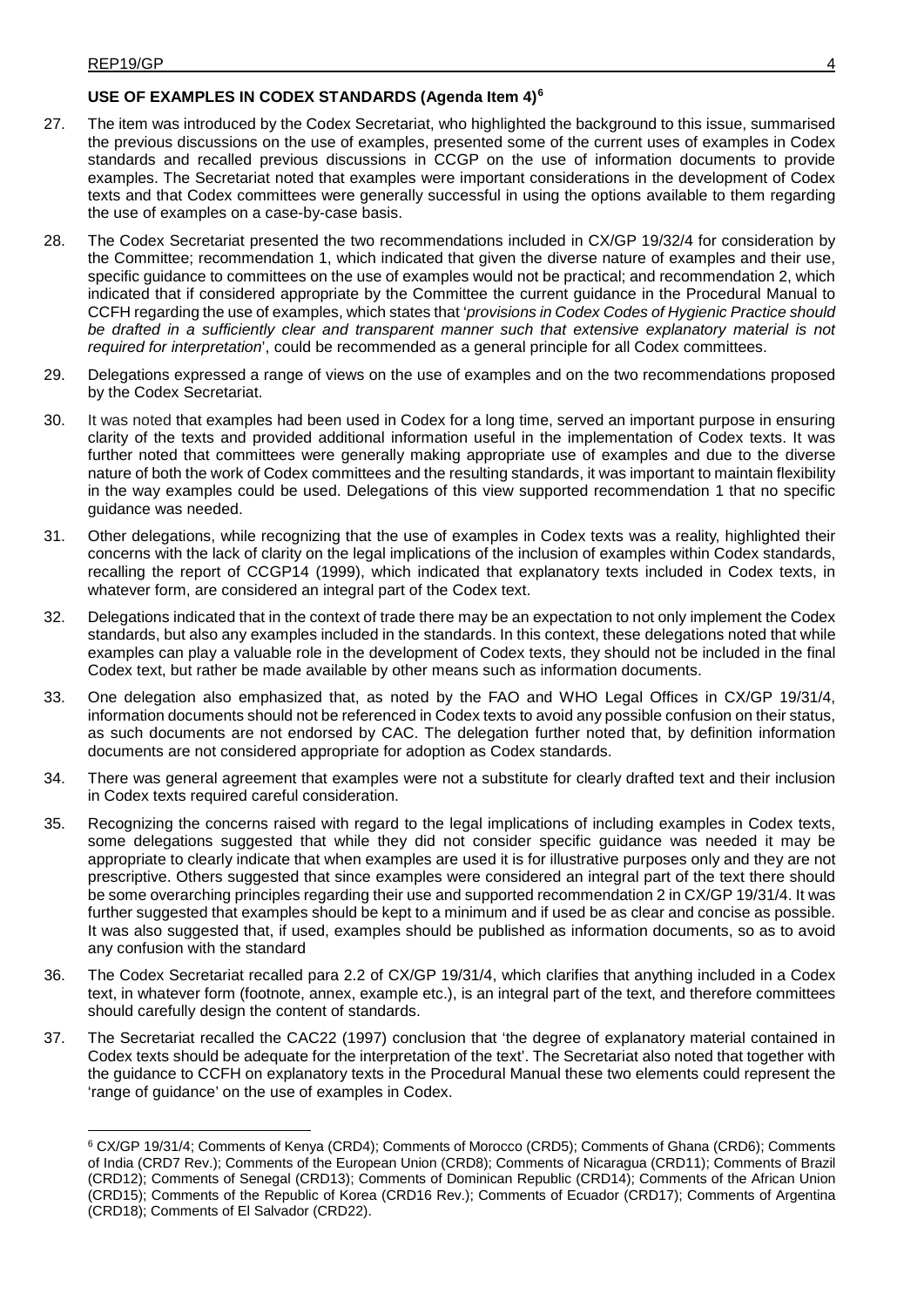38. Following the exchange of views, there was a general understanding that examples in Codex texts were for illustrative purposes only.

### **Conclusions**

- 39. The Committee agreed that:
	- Codex committees are overall successfully using the different options available to them regarding the use of examples on a case-by-case basis; and
	- ii. Given the diverse nature of examples and their use, there was no need to develop specific guidance on use of examples in Codex texts at this time.

### **INFORMATION ON ACTIVITIES OF FAO AND WHO RELEVANT TO THE WORK OF CCGP (Agenda item 5)[7](#page-8-0)**

40. The Representatives of FAO and WHO introduced the item.

### **The First FAO/WHO/AU International Food Safety Conference and the FAO/WHO/WTO International Forum on Food Safety and Trade**

- 41. Introducing the joint FAO/WHO activities, the Representative of FAO reported on the recent FAO/WHO/AU International Food Safety Conference held in Addis Ababa, Ethiopia, recalling that the main objectives of the Conference were to raise global attention to the issue of food safety and underline the fact that the changing environment of food systems, presented both opportunities and challenges for food safety. Noting that the conference had been opened by the Directors-General of FAO, WHO and WTO as well as by the Chairperson of the AU Commission, the Representative highlighted their emphasis on the high importance accorded to food safety within their Organizations. The Representative further noted: the other international organizations who partnered in the conference organization, demonstrating their support to the need for increased attention to food safety in the Global Agenda; and that 119 countries as well as a number of non-State actors were represented at the meeting. On behalf of FAO and WHO, the Representative also recognized the donors who supported the conference: Canada, EU, Germany, Norway, the Netherlands and the United States of America.
- 42. The Representative also reminded delegates of the follow-up FAO/WHO/WTO International Forum on Food Safety and Trade to be held in Geneva on 23-24 April 2019, which will recall the main issues discussed at the conference in Addis Ababa and pay particular attention to those food safety issues likely to impact on trade. The Representative noted that to date more than 138 countries were registered to participate as well as a large number of non-state actors.
- 43. Given the recognition of several countries, through CRDs, of the importance of Codex Members periodically discussing pressing food safety issues, the Representative of FAO highlighted that the Regional Coordinating Committees (RCCs) should provide a regular forum for such exchange.
- 44. Delegations expressed their appreciation for the organization of the Addis Conference as well as their satisfaction with the outcome. Some of the recurring themes in the discussions included: the insight it provided into food safety in developing countries and the challenges they face; the commitment of African countries to work together to enhance food safety in Africa; the importance of raising the profile of food safety to promote investment in food safety both nationally and internationally; the emphasis on the important role that food safety plays in food security; the link between food safety and nutrition; the critical importance of investment from various sectors and the role of partnerships in order to achieve food safety; the importance of enhancing Codex participation; facilitating use of Codex standards; and the importance of consumer engagement and involvement.
- 45. Delegations also expressed their support for the Addis Conference Chairperson's summary that served as a means of communicating the outcome of the conference as well as their strong interest and commitment to participate in the upcoming Forum in Geneva in April 2019.

### **World Food Safety Day (WFSD)**

<u>.</u>

46. Referring to the update on preparations for WFSD, the Representative of FAO noted that the Office of the Director General had taken direct interest in preparations for WFSD celebrations. The Representative noted that all updates and new information would be made available on the WFSD webpage, which is temporarily hosted on the Codex website. The Representative of WHO stated that WHO, together with FAO, was ready to support the celebration of this UN Day by providing tools and information that can be used by Member States to drive national campaigns.

<span id="page-8-0"></span><sup>7</sup> CX/GP 19/31/5; Comments of Ghana (CRD6); Comments of India (CRD7 Rev.); Comments of the European Union (CRD8); Comments of Senegal (CRD13); Comments of Dominican Republic (CRD14); Comments of the Republic of Korea (CRD/16 Rev.); Comments of Ecuador (CRD17); Comments of El Salvador (CRD22).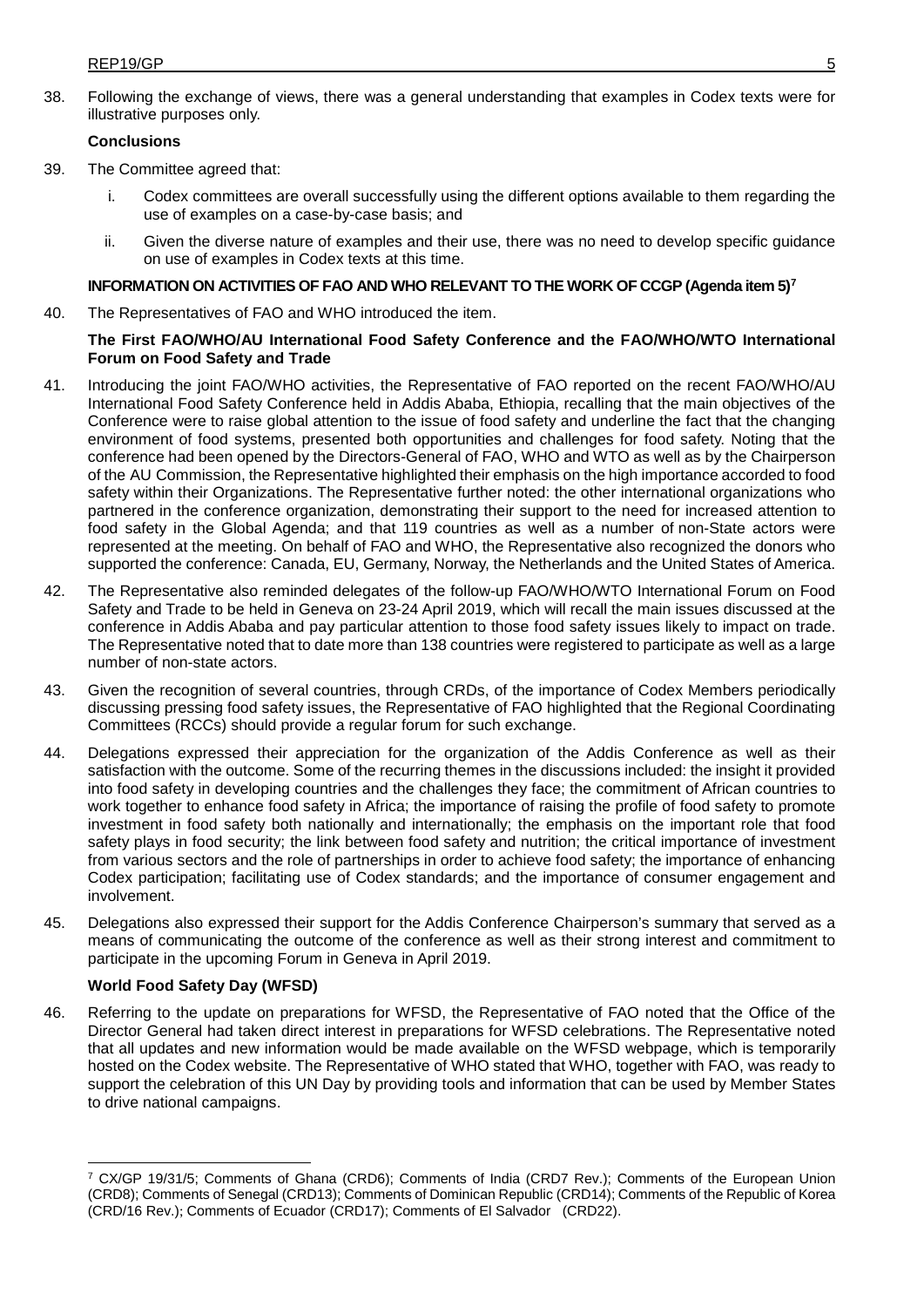47. Delegations expressed the importance of and their great interest in celebrating the first WFSD on 7 June 2019, recognizing its value in further raising the profile on the importance of food safety. While noting that this was a UN World Day and did not belong to any particular organization, several delegations welcomed any support in terms of tools and relevant materials that could be provided by FAO and WHO to assist countries to effectively mark the first WFSD.

### **Matters arising from WHO**

- 48. The Representative of WHO informed the Committee that WHO's 13th General Programme of Work, adopted in May 2018 and covering the period 2019-2023, placed emphasis on the measurement of the impact of WHO work at country level, including that of Codex. Noting that the impact would be monitored against more than 40 target indicators, the Representative highlighted how the work of Codex contributes to several of these. In this context the Representative hoped that the new Codex Strategic Plan 2020-2025 would strengthen monitoring of the use of Codex standards and their impact on improving public health.
- 49. The Representative of WHO also reported on the evolution of the relations between the WHO Headquarters and the International Agency for Research on Cancer (IARC), which is the specialized cancer agency of the WHO, having a membership of 26 countries and enjoying a certain autonomy. The Representative recalled that some foodborne chemical hazards had been evaluated by both JMPR/JECFA and the IARC, with apparently divergent outcomes, resulting in sending confusing messages to risk managers and the general public. While highlighting the interim Standard Operating Procedure<sup>[8](#page-9-0)</sup> that was adopted by the Governing Council of the IARC in May 2018, following discussions with WHO on the need to reduce the risks of duplication of work between WHO HQ-based programmes and the IARC, the Representative noted that such risks have not been totally eliminated. The Representative therefore encouraged the participating countries of the IARC to exercise appropriate oversight through the IARC Governing Council to ensure that the IARC would not duplicate and undermine the work of JMPR and JECFA on chemicals in food.
- 50. In commending WHO's efforts to better coordinate the work between WHO HQ-based programmes and the IARC, one delegation highlighted the importance of this with reference to those issues addressed by the FAO/WHO scientific advice bodies, the evaluations of which form the basis of Codex work.

### **Funding for Scientific Advice**

- 51. The Representative of FAO noted that since the 2016 Session of the Committee on Agriculture (COAG), the issue of sustainable funding for food safety scientific advice has been discussed by various sessions of FAO Programme Committee and Council. The Representative indicated that there will most likely be further discussion at the Programme Committee taking place 18-22 March 2019.
- 52. The delegation of the EU informed the Committee of a paper on sustainable funding for scientific advice that it was preparing for consideration by CAC42 to continue to highlight its importance for the work of Codex and invited other like-minded Members to join them as co-signatories to this paper. Many delegations reiterated the importance of this issue and urged FAO and WHO to provide adequate core funding to support scientific advice to Codex. Some delegations also indicated their support for the paper prepared by the EU.
- 53. The Representative of WHO welcomed the past and ongoing discussion aiming at increasing sustainability and predictability of funding, and further clarified that due to the particular revenue structure of WHO, where the Assessed Contribution amounts for 20% only, the ear-marking of the core budget for a specific area of work in both staff and activity is unlikely to take place unless such prioritization be made as a decision of WHO's governing bodies.

### **Conclusions**

- 54. The Committee noted:
	- i. The appreciation of Members for the organization of the First FAO/WHO/AU International Food Safety Conference;
	- ii. Support for the outcome of the conference;
	- iii. The great interest and plans of Members to participate in the FAO/WHO/WTO International Forum on Food Safety and Trade (Geneva, 23-24 April 2019);
	- iv. The strong support of Members for World Food Safety Day and their willingness to engage in its celebration to continue to raise the profile of food safety; and
	- v. The importance of sustainable funding for scientific advice and the support for further discussion on this issue at CAC42.

<span id="page-9-0"></span> <sup>8</sup>[http://governance.iarc.fr/GC/GC60/En/Docs/GC60\\_13\\_CoordinationWHO.pdf](http://governance.iarc.fr/GC/GC60/En/Docs/GC60_13_CoordinationWHO.pdf) and [http://governance.iarc.fr/GC/GC60/En/Docs/GC60\\_13\\_Corr1.pdf\)](http://governance.iarc.fr/GC/GC60/En/Docs/GC60_13_Corr1.pdf)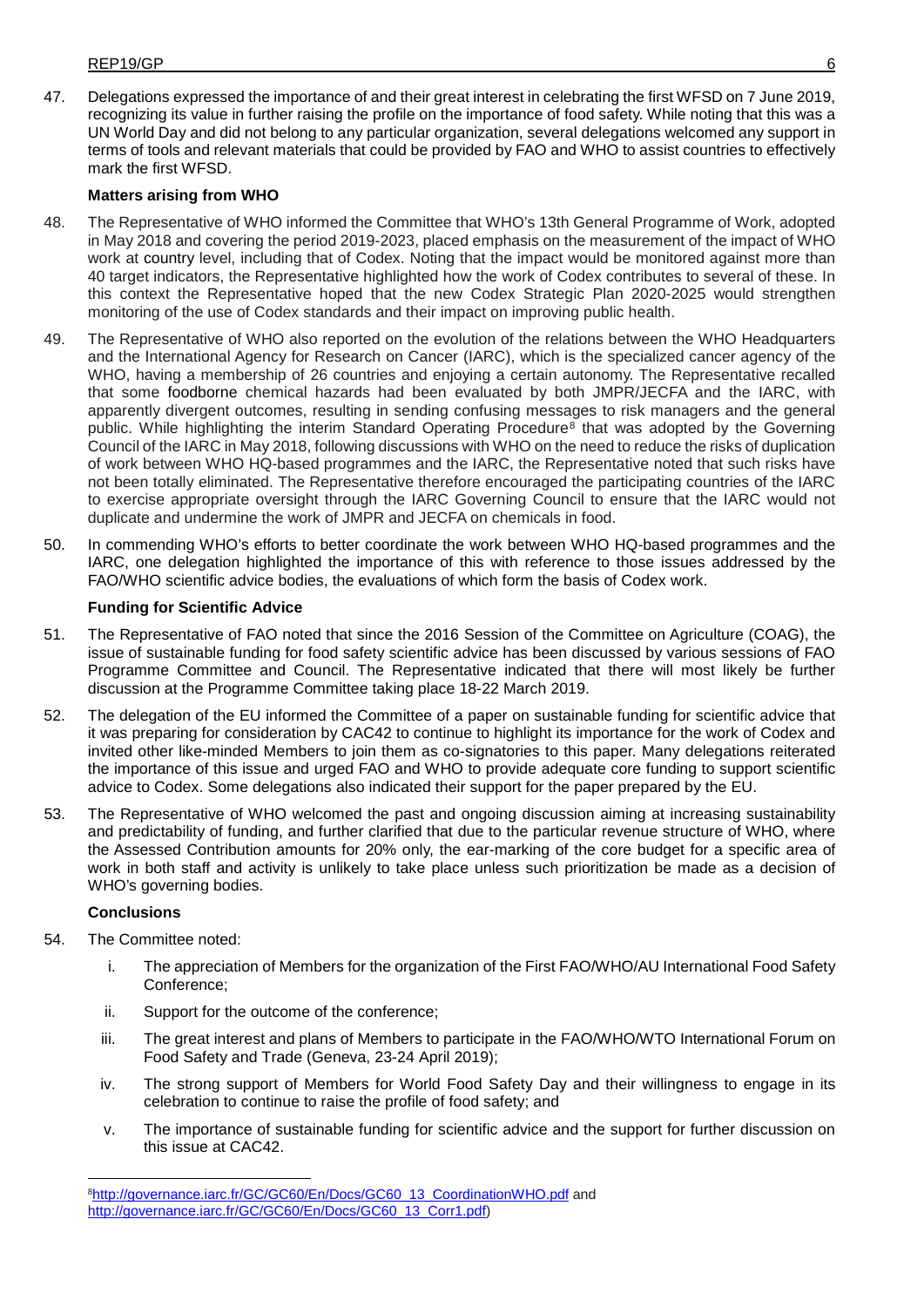## **OTHER BUSINESS (Agenda item 6)**

### **DISCUSSION PAPER ON EMERGING AND FUTURE ISSUES OF RELEVANCE TO CCGP (Agenda item 6.1)[9](#page-10-2)**

- 55. The Delegation of France introduced the paper containing a list of topics for consideration by the Committee as possible future work.
- 56. Some delegations noted that the TOR of CCGP state that CCGP is "to deal with such procedural and general matters as are referred to it by CAC" and that many of the topics in the paper had not been referred to the CCGP by CAC or were in the purview of another Codex committee.
- 57. In response to this query, the Codex Secretariat recalled that at CCGP29, in the context of the revision of the TOR of CCGP, it had been confirmed "that the proposed TOR allowed CCGP to continue to make proposals to CAC for new work and that CCGP can continue its current way of working. It was further confirmed that the proposed TOR were not substantially different from the existing TOR and that the change was only a replacement of the specific examples with more general ones."[10](#page-10-3)

### <span id="page-10-1"></span>**1. Facilitating the elaboration of standards by Codex**

- 58. The delegation of France explained that this topic could build on the fact that EWGs were a very successful tool in Codex (currently 61 active EWGs), but that following the 2016/17 regular review, CAC had noted areas for improvement. The delegation further noted that new technologies such as webinars had been used to facilitate participation of members in physical working groups and that CCGP work on procedural guidance for committees working by correspondence could possibly also be used to improve management of the work of EWGs.
- <span id="page-10-0"></span>59. In the discussion, Members were divided between those wishing to immediately start a review of the *Guidelines for Electronic Working Groups* by CCGP to take into account issues as outlined in the working document CX/EXEC 17/73/3 (para 40)<sup>[11](#page-10-4)</sup> and REP17/EXEC2 (para 88)<sup>[12](#page-10-5)</sup> including new technologies (e.g. webinars) and challenges in running such working groups, and those preferring to await the finalization of the implementation of the recommendations of the Codex Secretariat's regular review of EWGs as the regular review already covered many of the preoccupations mentioned in the discussions.
- 60. Some Members suggested that it could be beneficial for CCEXEC and CAC that the practical guidance on EWGs, to be developed by the Secretariat, be presented to CCGP32 in order to use the expertise present at CCGP.
- 61. The Codex Secretariat informed the Committee that the mandate given to the Secretariat by CAC40[13](#page-10-6) was to:
	- Develop practical guidance for EWGs as outlined in the working document<sup>11</sup> and paragraph 88 of REP17/EXEC[2;](#page-10-1)
		- o Harmonize guidance for EWG Chairs on roles and responsibilities; procedures and planning; and monitoring, reporting and communication, when leading an EWG, to promote consistency and enhance participation $11$ ;
		- o Provide members with continued support on the use and management of Codex online tools (e.g. platform) $11$ ;
		- o Continue exploring new technologies to track and "improve Member participation in (electronic) Working Groups" and to increase the visibility of EWG[s11;](#page-10-0)
		- o Offer members opportunities to learn and exchange best practices on how to manage EWGs (e.g. webinars) $11$ ;
		- o When to establish an EWG and alternatives<sup>12</sup>;
		- o How to manage EWG reports in plenary (for Committee Chairs)<sup>12</sup>;<br>o The process of managing an EWG (chaired and co-chaired)<sup>12</sup>;
		- The process of managing an EWG (chaired and co-chaired)<sup>12</sup>;
		- $\circ$  Templates for reporting (including list of participants) (for EWG's Chairs)<sup>12</sup>;
		- o Coordination at the level of Codex Contact Points (for participants); and
		- o Digital tools available (for EWG Chairs and participants[\)12;](#page-10-1)

<span id="page-10-3"></span>

-

<span id="page-10-5"></span><sup>12</sup> REP17/EXEC2, para 88

<span id="page-10-2"></span><sup>9</sup> CX/GP 19/31/6; Comments of OIE (CRD2); Comments of ISO (CRD3); Comments of Kenya (CRD4):Comments of India (CRD7 Rev)); Comments of the European Union (CRD8); Comments of the Philippines (CRD9); Comments of the Codex Secretariat (CRD10); Comments of Nicaragua (CRD11); Comments of Brazil (CRD12); Comments of Senegal (CRD13); Comments of Dominican Republic (CRD14): Comments of the African Union (CRD15); Comments of Ecuador (CRD17); Comments of Argentina (CRD18); El Salvador (CRD22); Comments of OIV (CRD23).<br><sup>10</sup> REP15/GP, para 37

<span id="page-10-4"></span><sup>11</sup> CX/EXEC 17/73/3, para 40

<span id="page-10-6"></span><sup>13</sup> REP17/CAC, para 116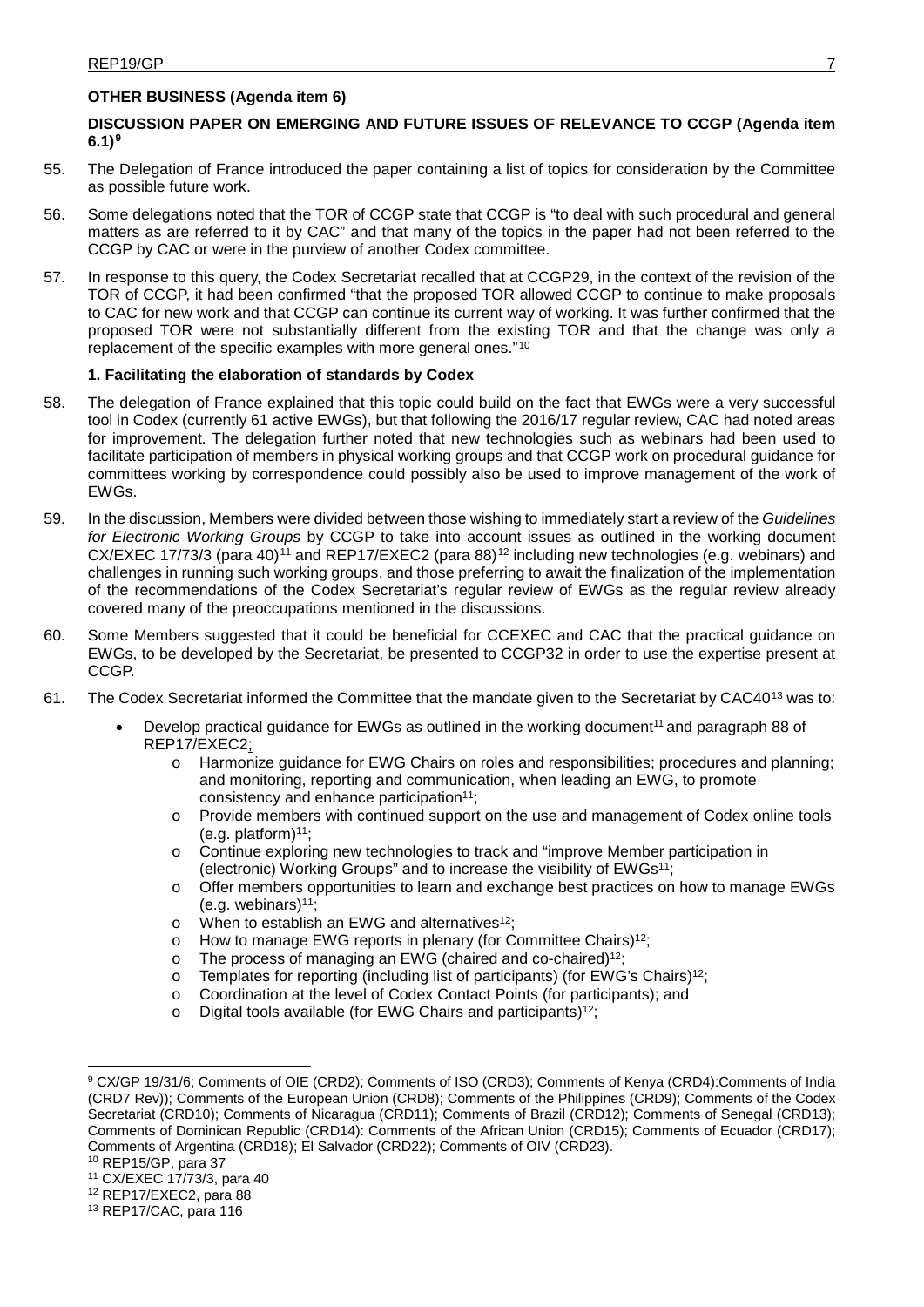- Work with regional coordinators in examining barriers to active participation and identifying possible solutions and that the matter be included on the agenda of forthcoming RCC meetings; and to
- Record actions taken as part of the report on the implementation of the Codex Strategic Plan 2014– 2019.
- 62. The Codex Secretariat informed the Committee that due to issues related to workload as well as the postponement of the Regional Coordinating Committees, the implementation of some aspects of the recommendations on EWGs had not advanced as much as expected. However, others had been addressed in a series of workshops in almost all regions in which a total of 125 CCPs had been trained on Codex webtools. The Secretariat further noted that training and support continues via virtual means to CCPs and EWG chairs on request. Efforts would be made between now and CAC43 (2020) to implement more of the tasks and, in line with the CAC decision in paragraph 60 (last bullet), regular updates on the progress of the implementation would be given to the CCEXEC in the framework of the strategic plan implementation. The Secretariat noted further that the CAC had also taken note of the proposal by several delegations to discuss EWG-related guidance at CCGP if considered necessary in future.

### *Conclusion*

63. The Committee agreed that CCGP should await the completion of the implementation of the recommendations of the 2016/17 regular review by the Codex Secretariat before considering to propose new work to review the *Guidelines for Electronic Working Groups*.

### **2. Monitoring Codex results in the context of the Sustainable Development Goals (SDGs)**

- 64. The Delegation of France proposed that as part of the monitoring of the Codex Strategic Plan, CCGP could consider developing relevant indicators to show Codex's contribution to achieving the SDGs, notably Goals 2, 3, 12 and 17.
- 65. Delegations expressed the following views in the discussion:
	- The SDGs are voluntary goals for use by Member countries according to their national priorities. They are not for international organizations like Codex to implement and it would go far beyond the scope of Codex and the capacity of the Secretariat to undertake such monitoring.
	- ii. The Codex Chair and Secretary annually receive requests from UN/ECOSOC to give information on the contributions of Codex to the SDGs and any advice on how this could be done would be welcome.
	- iii. While acknowledging that the work of Codex is important in the context of achieving the SDGs and that the contribution of Codex is recognized, it was recalled that the primary responsibility for reporting on progress towards achievement of the SDGs remains with the Member countries and the parent organizations of Codex. Excessive time should not be spent on this, especially in a time of limited resources for other important issues.
	- iv. All UN bodies and countries are required to honor and respect their commitments regarding the SDGs, but further investigation on tools/indicators is not part of the CCGP mandate.
	- v. Codex is a joint FAO/WHO body and a mechanism on how to respond to the SDGs would be useful and could be developed in the course of implementing the Codex Strategic Plan to ensure efficiency and avoid any duplication of effort.
	- vi. Given their nature, the RCCs could play a role in this type of reporting. This could be supported by the development of a consistent framework for reporting by RCCs with the help of CCGP and could be considered when they develop implementation plans for the Codex Strategic Plan.
	- vii. The work of CCEXEC on the Codex Strategic Plan shows how Codex can assist countries in achieving their goals under the SDGs.
	- viii. There is a connection between the standard setting work of Codex and achieving the SDGs. The fact that Codex standards contribute to the achievement of the SDGs has been an important element in securing funds for the Codex Trust Fund (CTF).
- 66. The Chairperson noted that the SDGs are important for all actors working in the UN system and that a close connection between Codex work and four of the SDGs had been noted and also referred to in the new Codex Strategic Plan. The Chairperson further noted that it was important to contribute to the reporting of FAO and WHO without impinging on any efforts made by the parent organizations. The Chairperson added that it was not CCGP's task to monitor progress towards the achievement of the SDGs, however proposing indicators that could demonstrate the contribution of Codex standards could fall within the remit of CCGP.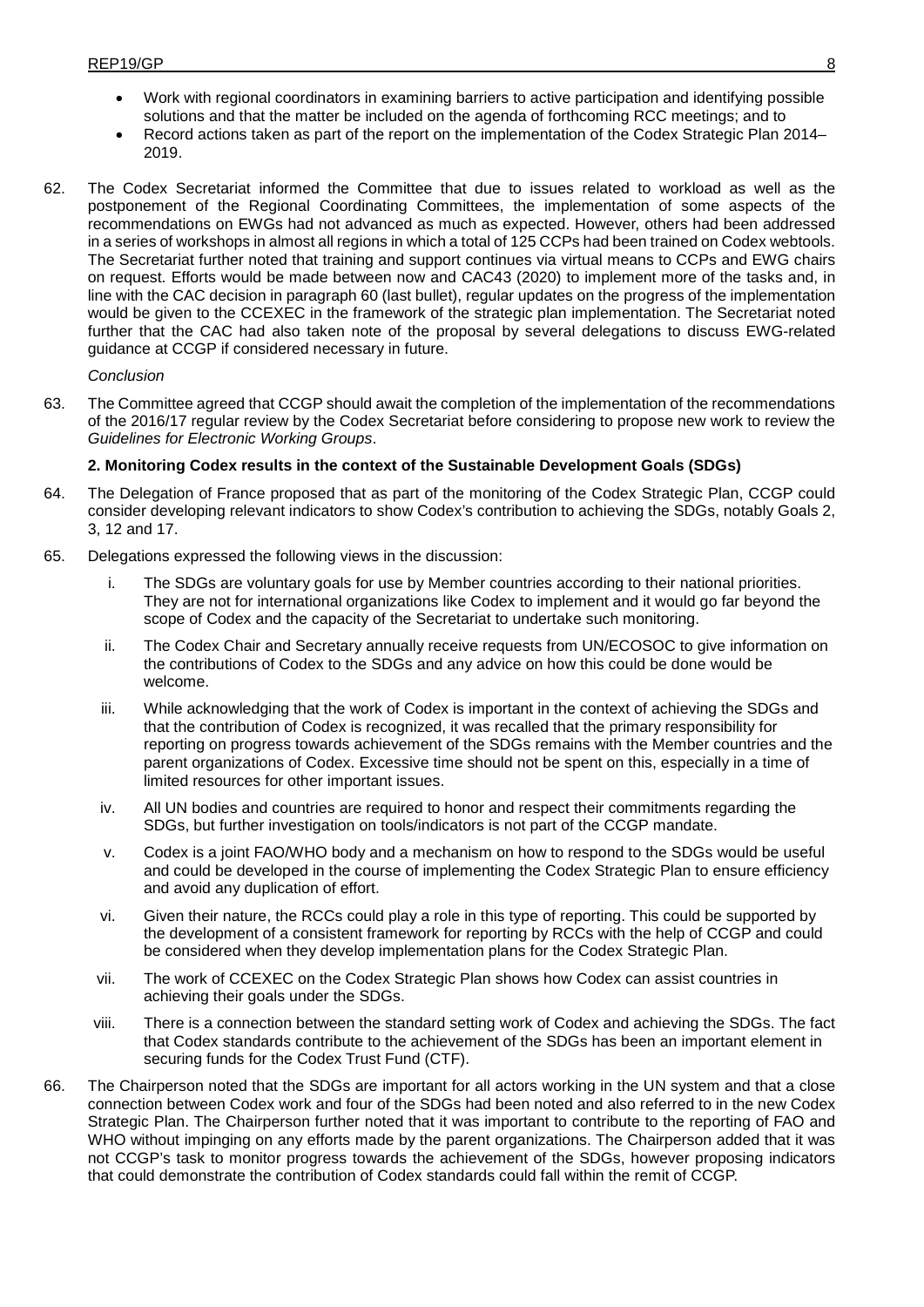### *Conclusion*

67. The Committee noted that the delegation of France offered to prepare a discussion paper on this topic for consideration at CCGP32.

### **3. Food fraud / food integrity and food authenticity**

68. The Chairperson of CCFICS updated the Committee on the status of work on food fraud in CCFICS (REP19/FICS) citing paragraphs 57-59 as follows:

CCFICS agreed to establish an EWG, chaired by the United States of America and co-chaired by the EU and the Islamic Republic of Iran, working in English only, to:

- (i) further consider the role of CCFICS with respect to tackling the challenge of food fraud in the context of food safety and fair practices in the food trade; and
- (ii) conduct a comprehensive analysis of existing relevant Codex texts within and outside of CCFICS to avoid overlapping or intrusion onto the mandate of other Codex general subject or commodity committees, noting that a number of related Codex texts existed within and outside of CCFICS.

Should the EWG identify gaps in existing CCFICS texts, it may: propose new work, within the scope and mandate of CCFICS, for consideration at CCFICS25; consider what definitions need to be developed; and propose definitions that may be needed in any future project document, consistent with existing Codex texts, scope and mandate for use in prospective project documents as appropriate.

The results of the discussion and any proposals for new work in CCFICS would not preclude other Codex Committees from initiating new work that may complement the work of CCFICS falling within the scope and mandate of their respective Committees.

69. The Chairperson also updated the Committee on the timing of the work of the EWG including that a final document would be ready by January 2020 ahead of the next CCFICS session in April 2020.

#### *Conclusion*

70. The Committee noted the information regarding the work of CCFICS on Food Fraud and encouraged members to participate in the CCFICS EWG on Food Fraud.

### **4. Consumer information**

71. The Chairperson of CCFL informed the Committee that, at its last session, CCFL had discussed possible future topics for the Committee including innovations in food labelling and that these would be further considered by the upcoming CCFL. The Chairperson also noted that these topics fell within the purview of CCFL and CCNFSDU.

### *Conclusion*

72. The Committee noted that consumer information in a time of rapidly changing technology was an important topic and is under the responsibility of CCFL.

### **5. Observation structure for the application of Codex standards**

- 73. The Delegation of France, reflecting on the importance of the use of Codex Standards, noted that Codex standards could be used in many ways and that more information on how they were used could contribute to the development of more effective and useful standards. It was also noted that monitoring of the use of Codex standards had been included in the draft Codex Strategic Plan 2020-2025. The Delegation proposed that CCGP could discuss approaches that would provide a better overview of the use of Codex standards. For this purpose, Codex could draw upon the experience of other international organizations facing similar challenges.
- 74. The Chairperson noted that relevant information had been received from World Organisation for Animal Health (OIE) and the International Organization for Standardization (ISO).
- 75. The Representative of the OIE highlighted their ongoing efforts to establish an observatory on the use of OIE standards to gain insights on the extent of use and the reasons they are not used. The Representative noted that the ultimate objective of this work was to identify work priorities in terms of standard setting and enable the organization to provide more targeted support to countries on standard implementation. The Representative further noted that a reference group of members, regions and organizations had been set up to assist OIE in this undertaking, to which Codex had also been invited.
- 76. The Representative of ISO presented an overview of the monitoring system used in ISO which provides information on both the use and usefulness of ISO standards and informs their systematic review of them. The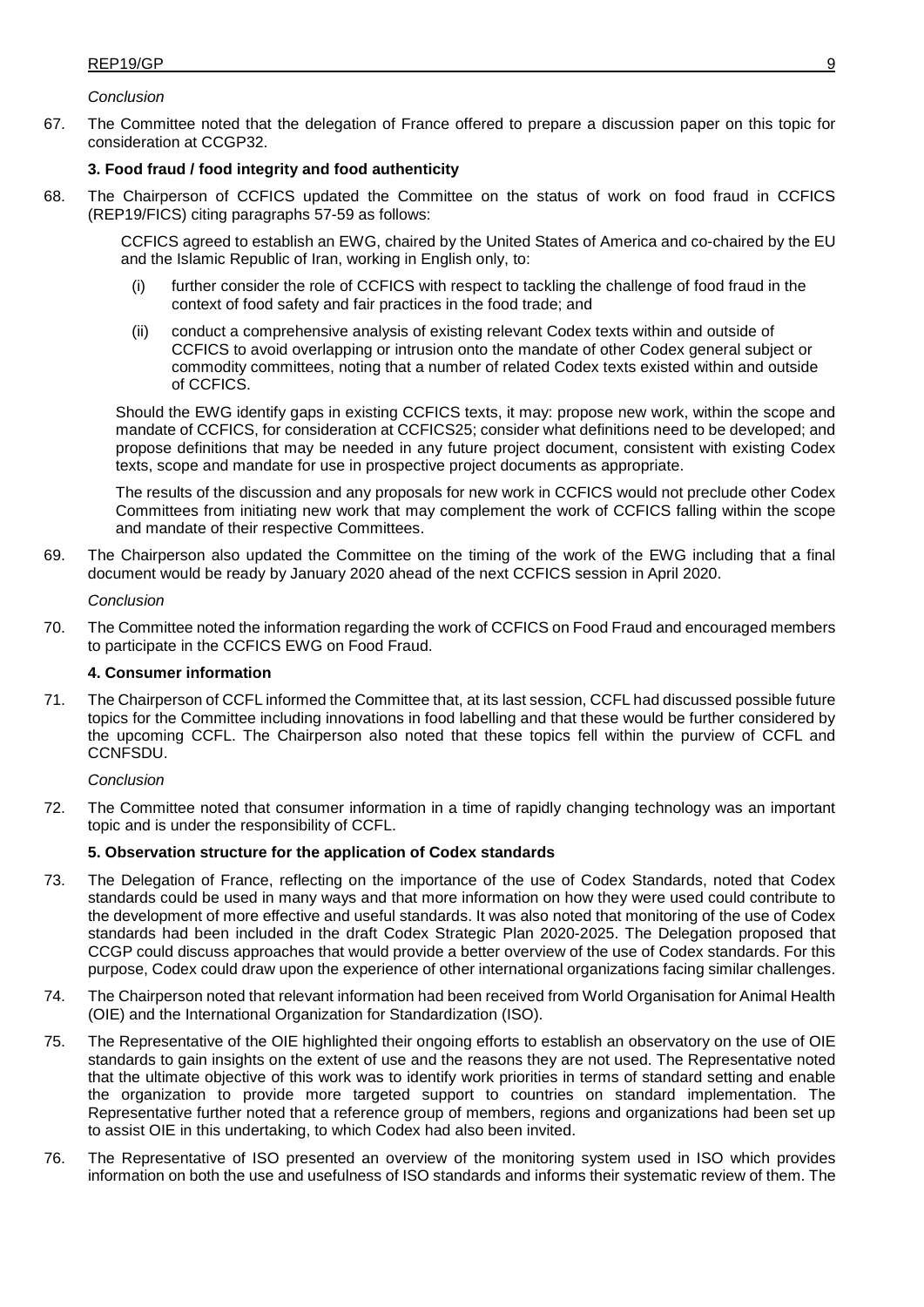Representative noted that the application of ISO standards in some cases also invoked Codex standards as for example the Codex HACCP system was an important component of ISO 22000.

- 77. One delegation noted that the acceptance procedure had been deleted by CAC in 2005 following a recommendation by CCGP because it had not been used sufficiently by Members and following the creation of the World Trade Organization (WTO) it had been expected that relevant information could be obtained through the WTO Sanitary and Phytosanitary Measures (SPS) notification requirements. The delegation noted however, that the information that could be obtained from SPS or Technical Barriers to Trade (TBT) notifications was not sufficient to give information about the use of Codex standards. The delegation further noted that they had been opposed to the deletion of the acceptance procedure and would rather have opted for revising it to make it more useful. The delegation finally noted that the reasons for countries not adopting Codex standards could be quite diverse, ranging from not being considered strict enough, to being so strict that they exceeded national capacity. This information would be important for Codex to guide its standard setting activities.
- 78. Another Delegation noted that there is a standing agenda item on monitoring the use of international standards at the WTO SPS Committee.
- 79. A diverse range of opinions were expressed in the course of the debate, which highlighted the value of having more information on use to guide and improve the standard setting work of Codex as well as the challenges from a methodological, data analysis and resource perspective of embarking on the monitoring of use of Codex standards. Some of the recurring themes in the course of the debate included the following:
	- i. The definition of "use" was questioned including whether private standards that take Codex standards into consideration should be considered as "use".
	- ii. The application of Codex standards and improving health outcomes as well as enabling countries to trade in safe foods should be considered.
	- iii. The impact of Codex standards can be measured in different ways. It should be clear what is being measured and with what approaches. Decisions on how to monitor and the questions asked will determine the results.
	- iv. Measuring use of Codex standards is complex. There are no binary questions regarding use of Codex standards even for numerical standards such as MRLs, as a number of factors can contribute to how they are used. For complex texts such as codes of practice, monitoring of use is challenging. Not all texts become part of laws or technical regulations but could be used in many other ways e.g. training programs.
	- v. Collecting meaningful information on the use of Codex standards would be resource intensive because of the different possible uses (import or domestic) and the challenges in obtaining such information.
	- vi. The WTO SPS monitoring (through notifications) as well as the attempts of monitoring through the RCCs using questionnaires have not been successful.
	- vii. In the context of the RCCs, the relatively simplified questionnaires on the use of Codex standards, which were circulated to countries, were not easy to respond to and need to be reviewed for the following series of RCCs as this remains an agenda item.
	- viii. Knowledge on the use of Codex standards is relevant to the monitoring of progress towards the achievement of the SDGs as well as the implementation of the Codex Strategic Plan.
	- ix. The Codex mandate is not amendable to direct monitoring. How far Codex standards contribute to the global food trade is an interesting, but difficult question to address. If a methodology to address such questions were developed, would Codex be ready to acknowledge and accept the results?
	- x. Approaches to monitoring should be broad, flexible, sustainable and not overly complex.
	- xi. Consideration needs to be given to the concrete use that will be made of the information collected; and who the end user of the information is.
	- xii. It would be helpful to understand how standards are contributing to the facilitation of trade.
	- xiii. Codex standards are not mandatory, and it is important to have feedback, via the right tools, on how they are used. Such feedback could help Codex understand how standards are implemented and how countries can best be assisted.
	- xiv. Codex should endeavor to learn from the ongoing work of other international standard setting bodies in this area, could benefit from OIE's experience before proceeding and also seek to avoid duplication.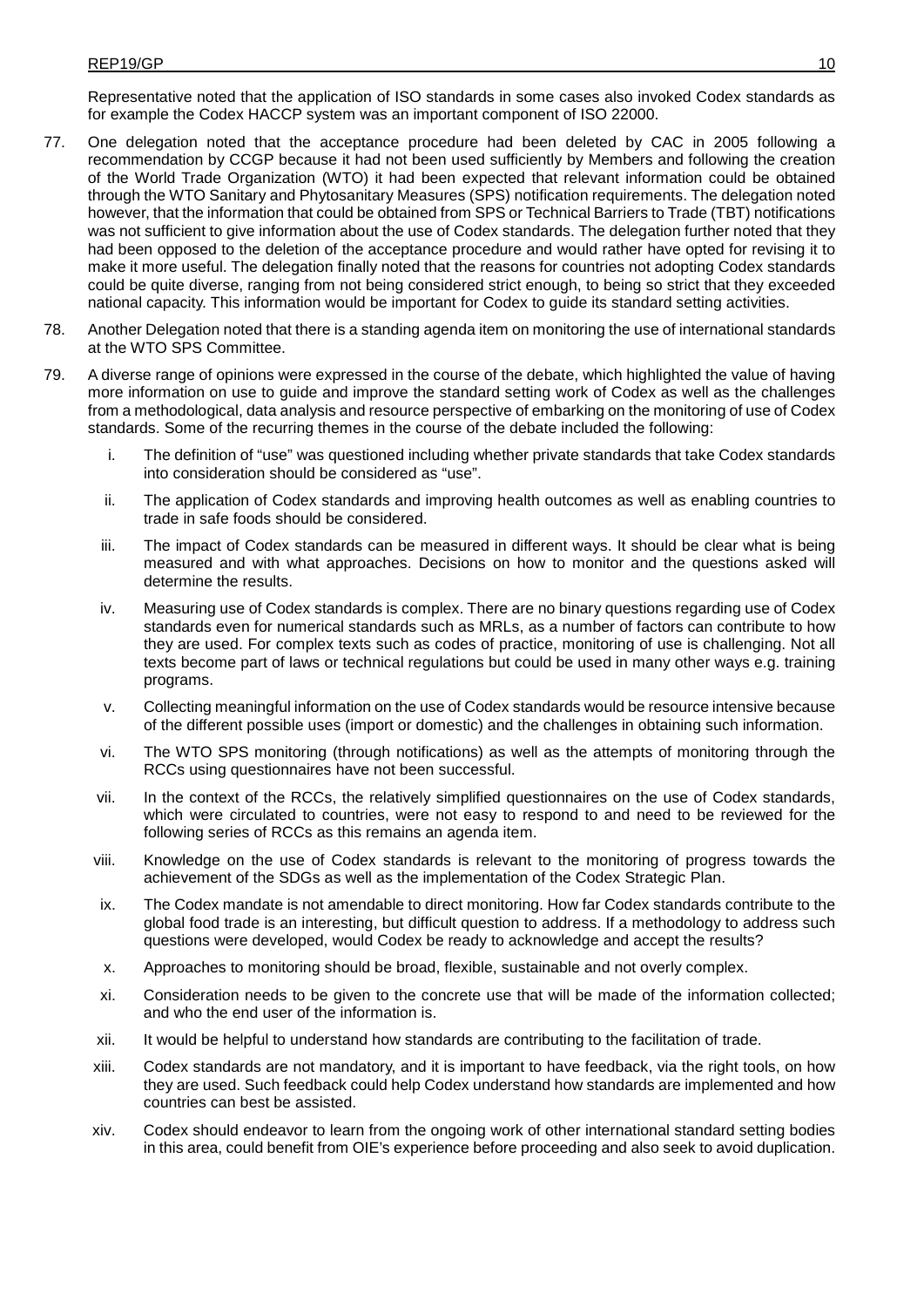80. While the Committee agreed that the topic was important and there may be value in having a more developed and detailed analysis of the issue, the discussions also clearly highlighted the need for careful consideration and evaluation before moving forward.

### *Conclusion*

81. The Committee noted that the Delegation of France, supported by other interested delegations, would prepare a discussion paper for CCGP32 on monitoring the use of Codex standards, taking into account the comments made at CCGP31.

### **6. System for improving coordination with other international organizations**

82. The Committee noted that the 2017/18 regular review of Codex work management had focused on "Relations with other international organizations" and that a number of follow up actions to that review had been requested by the CCEXEC. These were currently underway and the issue would be further considered by CCEXEC77.

### **7. Possible changes to the Procedural Manual**

- 83. The Committee noted that the review of the structure of the Procedural Manual was under the purview of the Codex Secretariat and that work was currently ongoing on making the information contained in the Procedural Manual more easily accessible for users. Work was also progressing on making general decisions of the Commission of a procedural or principle nature more accessible.
- 84. The Committee clarified that the ongoing review did not have the objective to make substantive changes to the Procedural Manual but would seek to improve its usability. The Secretary noted that if the Codex Secretariat in the context of their review, discover any need for substantive changes to the Procedural Manual, these would be brought to the attention of the CCGP for discussion.
- 85. The Committee welcomed the "Codex Chairpersons' Handbook" and the intention of the Secretariat to further develop and update it. The Committee suggested that it also be made accessible through the Codex website.
- 86. The Committee noted information from FAO that a "Guide on facilitation and consensus-building" was also under preparation, led by the FAO Food Safety and Quality Unit. The draft document had been used successfully in a CTF project and it was expected to be finalized soon.

#### *Conclusion*

-

87. The Committee noted that the Codex Secretariat will present a document for CCGP32 on the format and structure of the Procedural Manual.

### **Information from the International Organization of Vine and Wine (OIV)**

88. The Representative of OIV made comments on point 2, 3, 4 and 6 of the document CX/GP 19/31/6 and reiterated their wish to continue their close cooperation with the Codex Alimentarius Commission.

### **Revisions/amendments to Codex texts[14](#page-14-0)**

- 89. The Secretariat introduced the document which had been prepared as a result of reviewing the *Guide to the Procedure for the Amendment and Revisions of Codex standards and Related Texts* in the Procedural Manual. The Secretariat noted that the document was for information only and that no discussion was expected at this session as it had been made available just prior to the session.
- 90. In the document, the Secretariat questions the usefulness of distinguishing between amendments and revisions and proposes a new versioning system for Codex texts together with the inclusion of a version history in the standards. The Secretariat also proposed to discuss the procedure relevant to submitting proposals for revisions and amendments, particularly as it relates to issues for which no active committee or task force exists.
- 91. One delegation suggested that the paper could be submitted to CCEXEC.
- 92. The Committee noted that the Secretariat would submit a discussion paper on this subject to CCGP32.

### **DATE AND PLACE OF THE NEXT SESSION (Agenda item 7)**

93. The Committee noted that the thirty-second session of CCGP is tentatively scheduled to be held in France from 23 – 27 March 2020, the final arrangements being subject to confirmation by the host government in consultation with the Codex Secretariat

<span id="page-14-0"></span><sup>14</sup> CRD/10 (Comments of the Codex Secretariat)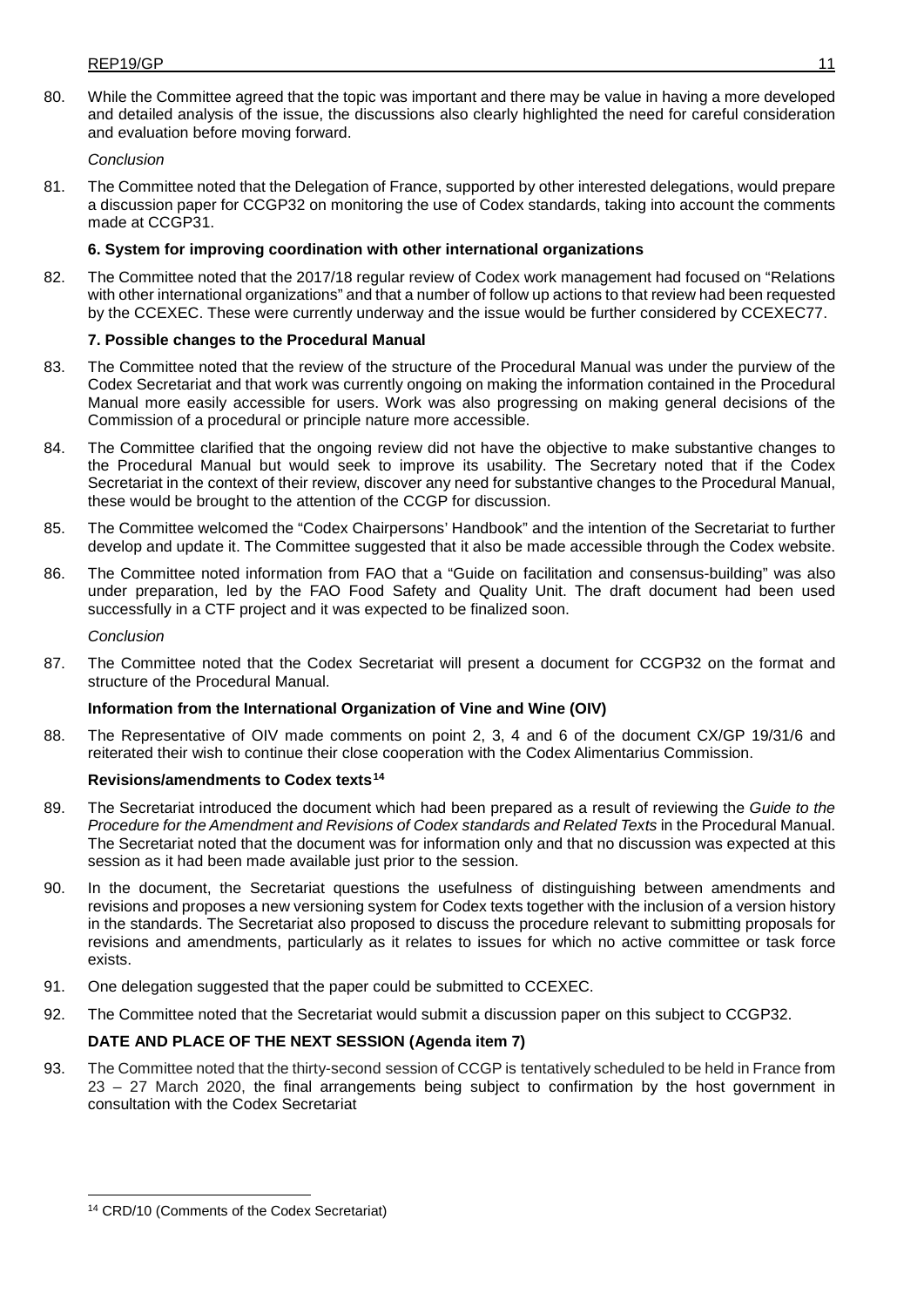#### **LIST OF PARTICIPANTS LISTE DES PARTICIPANTS LISTA DE PARTICIPANTES**

#### **Chairperson/Président/Presidente**

Mr Jean-luc Angot Président du CCGP31 Ministère de l'agriculture et de l'alimentation 251, rue de Vaugirard Paris France Tel: + 33 (0)1 49 55 59 15 Email: [jean-luc.angot@agriculture.gouv.fr](mailto:jean-luc.angot@agriculture.gouv.fr)

#### **Chair's Assistant /Assistante du Président/Asistente del Presidente**

Mrs Louise Dangy Point de contact national CIAA SGAE 68 rue de Bellechasse Paris France Tel: 0033144871287 Email: [louise.dangy@sgae.gouv.fr](mailto:louise.dangy@sgae.gouv.fr)

# **MEMBERS NATIONS AND MEMBER ORGANIZATIONS ÉTATS MEMBRES ET ORGANISATIONS MEMBRES ESTADOS MIEMBROS Y ORGANIZACIONES MIEMBROS**

#### **ALGERIA - ALGÉRIE - ARGELIA**

Ms Henda Souilamas Sous Directrice Ministère du Commerce Cité Zerhouni Mokhtar El Mohammadia Alger Algeria Tel: 00 213 662 839 686 Email: [heliumser19@yahoo.fr](mailto:heliumser19@yahoo.fr)

#### **ANGOLA**

Mr Henriques De Assunção Pereira Coordenador de Subcomité sobre Principios Gerais Ministério do Comércio Codex-Angola Largo António Jacinto Luanda Angola Tel: 926494297 Email: [gonguembo@gmail.com](mailto:gonguembo@gmail.com)

Dr Joana Bimbi Leandro Membro do Codex-Angola Ministério da Indústria **Codex** Largo Antonio Jacinto Luanda Angola Tel: +244 923 51 72 95 Email: [joana.ianorq@gmail.com](mailto:joana.ianorq@gmail.com)

#### **ARGENTINA - ARGENTINE**

Eng Gabriela Catalani Punto Focal Codex Secretaria de Agroindustria paseo colon 982 Caba Argentina Tel: 43636383 Email: [gacatalani@gmail.com](mailto:gacatalani@gmail.com)

#### Ms Marisa Cordi delegate

Arcor Caba Argentina Tel: 43636383 Email: [mcordi@arcor.com](mailto:mcordi@arcor.com)

#### **AUSTRALIA - AUSTRALIE**

Ms Fran Freeman First Assistant Secretary Department of Agriculture and Water Resources GPO Box 858 Canberra Australia Tel: +61262724747 Email: [fran.freeman@agriculture.gov.au](mailto:fran.freeman@agriculture.gov.au)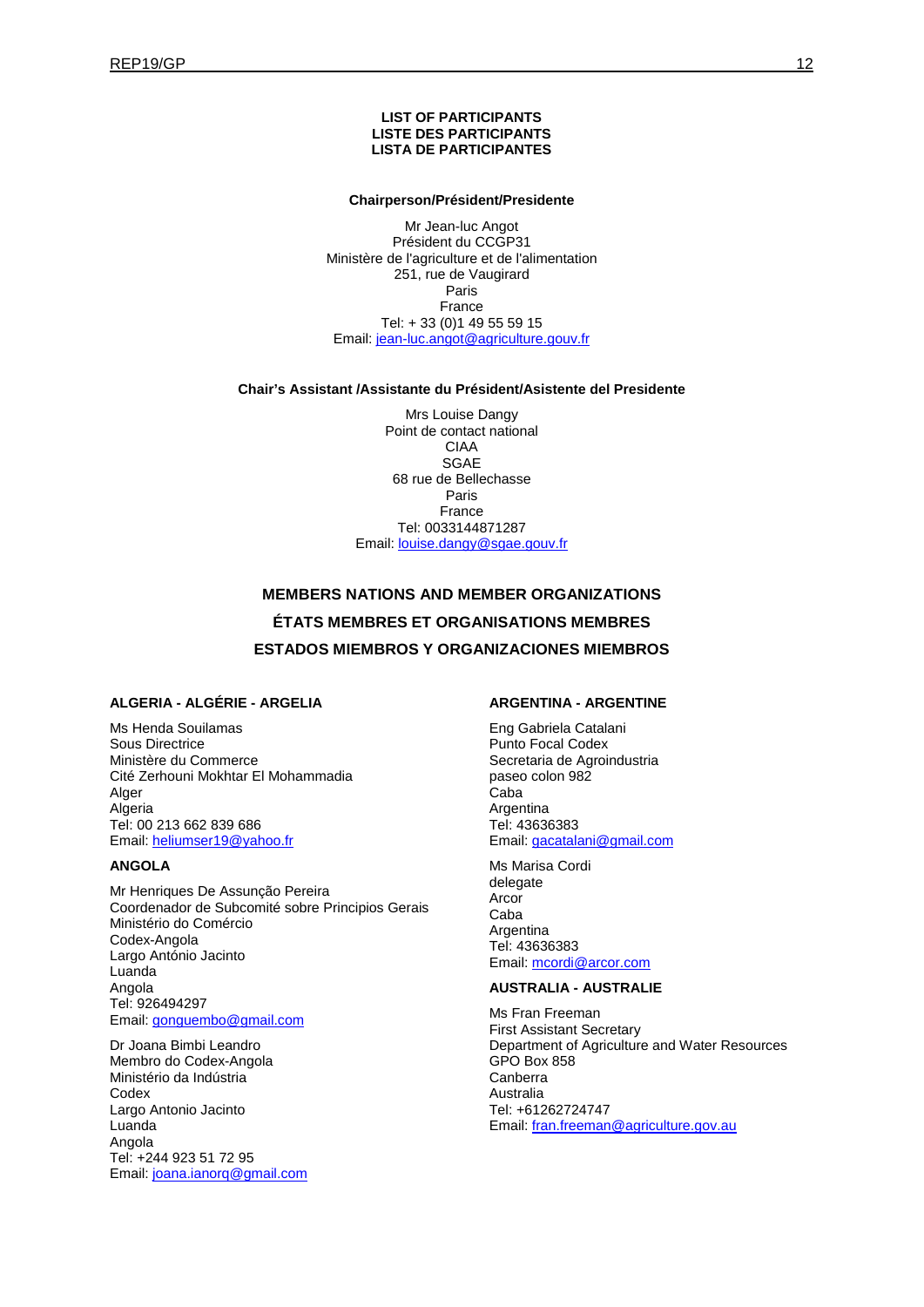Ms Usha Sriram-prasad **Director** Department of Agriculture and Water Resources GPO Box 858 Canberra, ACT Australia Email: [Usha.SP@agriculture.gov.au](mailto:Usha.SP@agriculture.gov.au)

## **AUSTRIA - AUTRICHE**

Mrs Bettina Brandtner Federal Ministry of Sustainability and Tourism Stubenring 1 Vienna Austria Tel: +43 1 71100-606713 Email: [bettina.brandtner@bmnt.gv.at](mailto:bettina.brandtner@bmnt.gv.at)

### **AZERBAIJAN - AZERBAÏDJAN - AZERBAIYÁN**

Mr Fuad Mardiyev Head International Relations and Protocol Food Safety Agency of The Republic of Azerbaijan Heydar Aliyev ave. 152 Baku Azerbaijan Tel: +994518088080 Email: [mardiyevfuad@gmail.com](mailto:mardiyevfuad@gmail.com)

Mrs Aysel Calilova Azerbaijan Food Safety Institute Baku

**Azerbaijan** Email: [aysel.calilova@gov.az](mailto:aysel.calilova@gov.az)

Mr Samir Rustamli Head of Certification Division Food Safety Department Food Safety Agency of The Republic of Azerbaijan Heydar Aliyev ave. 152 Baku **Azerbaijan** Tel: +994502410005 Email: [samir.rustamli@afsa.gov.az](mailto:samir.rustamli@afsa.gov.az)

#### **BELGIUM - BELGIQUE - BÉLGICA**

Mr Carl Berthot Head of office Food, Feed and other consumption product FPS public health. Eurostation - Place victor horta, 40 bte 10 Brussels Belgium Tel: +3225247369 Email: [carl.berthot@health.fgov.be](mailto:carl.berthot@health.fgov.be)

#### **BRAZIL - BRÉSIL - BRASIL**

Mr André Luis Santos Chair of the Brazilian Codex Alimentarius **Committee** National Institute of Metrology, Quality and **Technology** Rua Santa Alexandria, 416 - 9ª andar - Rio Comprido - RJ Rio de Janeiro Brazil Tel: + 55 21 2563-5543 Email: [alsantos@inmetro.gov.br](mailto:alsantos@inmetro.gov.br)

Ms Naiana Campos Gil Ferreira Santiago Multilateral Affairs Coordinator Ministry of Agriculture, Livestock and Food Supply Esplanada dos Ministérios, Bloco D, Sala 340 Brasília Brazil Tel: +55 61 3218-2534 Email: [naiana.gil@agricultura.gov.br](mailto:naiana.gil@agricultura.gov.br)

Dr Guilherme Antonio Costa Junior Chair of the Commission Ministry of Agriculture, Livestock and Food Email: [guilherme.costa@agricultura.gov.br](mailto:guilherme.costa@agricultura.gov.br)

Mr Leandro Magalhães Silva De Sousa Second Secretary Embassy of Brazil in France 34 Cours Albert 1er 75008 Paris France Tel: + 33 1 45 61 82 72 Email: [leandro.magalhaes@itamaraty.gov.br](mailto:leandro.magalhaes@itamaraty.gov.br)

Mr Tiago Lanius Rauber Health Regulation Expert Brazilian Health Regulation Agency SIA Trecho 05, área especial 57 Brasília Brazil Tel: +55 61 34625309 Email: [tiago.rauber@anvisa.gov.br](mailto:tiago.rauber@anvisa.gov.br)

Ms Maria Luiza Costa Martins Researcher-Technologist National Institute of Metrology, Quality and **Technology** Rua Santa Alexandria, 416 - 9ª andar - Rio Comprido – RJ Rio de Janeiro Brazil Tel: + 55 21 2563-2918 Email: [mlmartins@inmetro.gov.br](mailto:mlmartins@inmetro.gov.br)

Mr Diogo Penha Soares Health Regulation Expert Brazilian Health Regulation Agency SIA Trecho 05, área especial 57 Brasília Brazil Tel: +55 61 3462-6892 Email: [diogo.soares@anvisa.gov.br](mailto:diogo.soares@anvisa.gov.br)

#### **CAMEROON - CAMEROUN - CAMERÚN**

Mr Charles Booto A Ngon Directeur Général de l'ANOR Direction générale Agence des Normes et de la Qualité Yaoundé Cameroon Tel: 00237 222206368 Email: [bootoagon@yahoo.fr](mailto:bootoagon@yahoo.fr)

Mr Mohamadou Awal Sous-directeur Homologation des Normes Agence des Normes et de la Qualité Tel: (+237) 99 42 07 80 Email: [moawaln@yahoo.fr](mailto:moawaln@yahoo.fr)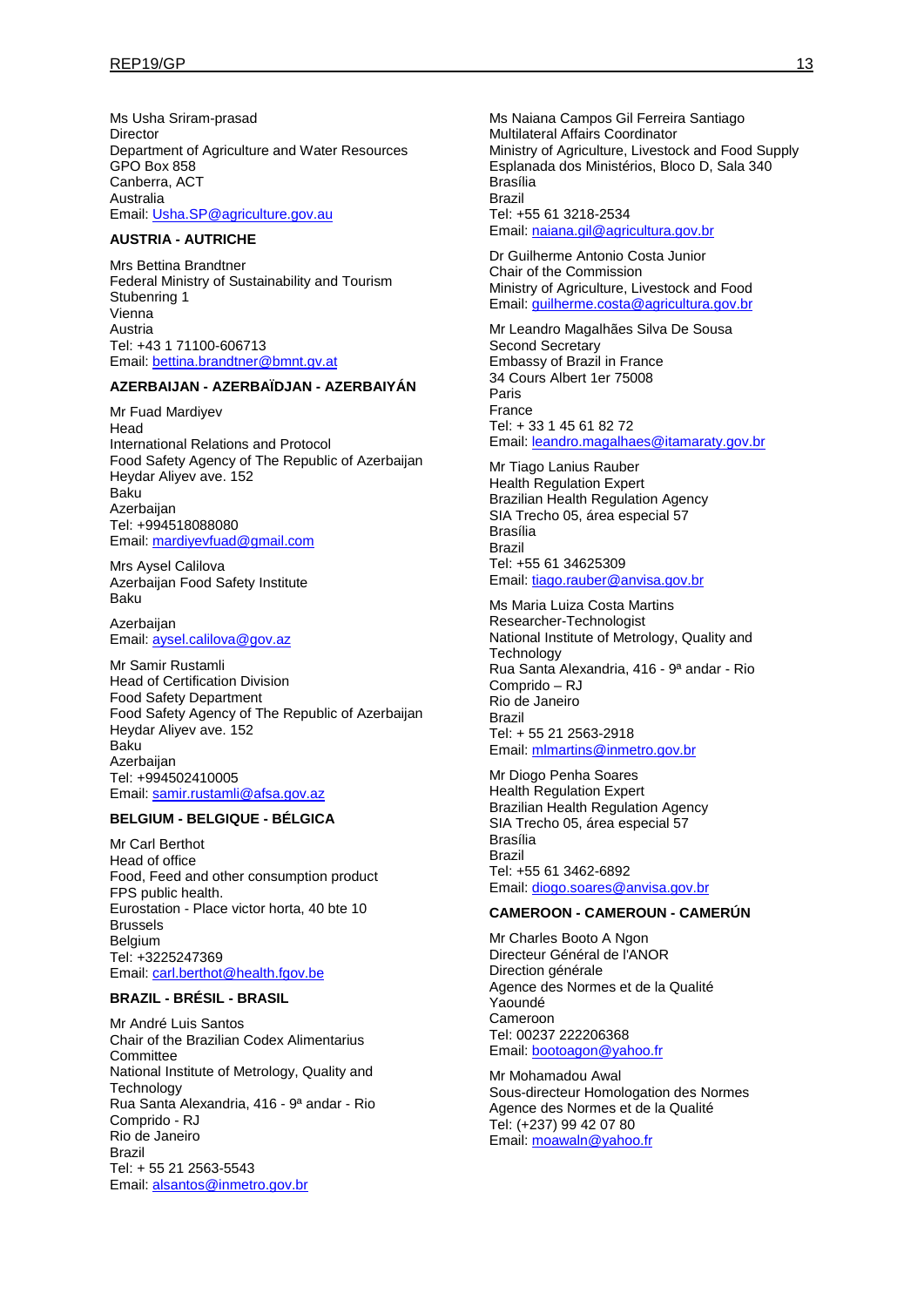Mr Medi Moungui Rome Italy Email: [medimoungui@yahoo.fr](mailto:medimoungui@yahoo.fr)

Mr Indongo Yves Laret Directeur du Développement de la Qualité Ministère des mines, de l'industrie et du Développement Technologique Cameroon Email: [indyllaret@gmail.com](mailto:indyllaret@gmail.com)

#### **CANADA - CANADÁ**

Ms Meghan Quinlan Manager, Bureau of Policy, Interagency and International Affairs Health Canada 251 Sir Frederick Banting Driveway **Ottawa** Canada Tel: 343-542-3250 Email: [meghan.quinlan@canada.ca](mailto:meghan.quinlan@canada.ca)

Ms Kathy Twardek Director, Consumer Protection and Market Fairness Division Canadian Food Inspection Agency 1400 Merivale Road, Tower 2, Floor 6 Ottawa, Ontario Canada Tel: 613-773-5489 Email: [kathy.twardek@canada.ca](mailto:kathy.twardek@canada.ca)

Mrs Alison Wereley Senior Policy Analyst Canadian Food Inspection Agency 1400 Merivale Road Tower 1, Floor 4 Ottawa Canada Tel: 613-773-6450 Email: [alison.wereley@canada.ca](mailto:alison.wereley@canada.ca)

#### **CHILE - CHILI**

Mr Fernando Catalán Asesor Departamento Regulatorio, Dirección General de Relaciones Económicas Internacionales, DIRECON Ministerio de Relaciones Exteriores Teatinos 180, piso 11 Santiago Chile Tel: 56 228275426 Email: [fcatalan@direcon.gob.cl](mailto:fcatalan@direcon.gob.cl)

Mrs Begoña Montenegro Asesora Departamento Regulatorio, Dirección General de Relaciones Económicas Internacionales, DIRECON ministerio de Relaciones Exteriores Teatinos 180, puso 11 Santiago Chile Email: [bmontenegro@direcon.gob.cl](mailto:bmontenegro@direcon.gob.cl)

#### **CHINA - CHINE**

Mrs Fang Gao Senior Agronomist Division of Technical Measures for Trade

Center for Agro-Food Quality & Safety, Ministry of Agriculture and Rural Affairs, P.R.China No.223 Chaowaidajie Street Chaoyang Dist, Beijing China Tel: 010-59198571 Email: [154354062@qq.com](mailto:154354062@qq.com)

Mr Yi Han consultant Import and Export Food Safety Bureau, the General Administration of Customs of PRC No 6. Jianguomennei Daiie, Dongcheng District, Beijing China Tel: 65195548 Email: [hanyi@customs.gov.cn](mailto:hanyi@customs.gov.cn)

#### **COSTA RICA**

Mrs Luisa María Díaz Sánchez Director Verificación Ministerio de Economía Industria y Comercio 400 m al Este del Periódico La Nación, Oficentro ASEBANACIO LLorente de Tibás, - San José Costa Rica Tel: 506-25491433 Email: [ldiaz@meic.go.cr](mailto:ldiaz@meic.go.cr)

#### **CROATIA - CROATIE - CROACIA**

Ms Iva Mraović Senior Adviser Department for Codex Alimentarius and Food Quality Standards, Directorate for Food and Phytosanitary Ministry of Agriculture Ulica grada Vukovara 78 10000 Zagreb Croatia Tel: +385 1 6109 440 Email: [iva.mraovic@mps.hr](mailto:iva.mraovic@mps.hr)

#### **CUBA**

Dr Mayra Martí Pérez Jefa de departamento de higiene de los alimentos Higiene de los alimentos Dirección Nacional de Sanidad Ambiental del Ministerio de Salud Pública Calle 23 e/ M y N. Edificio Soto, Vedado La Habana Cuba Tel: 537 8330276 Email: [mayra.marti@sld.cu](mailto:mayra.marti@sld.cu)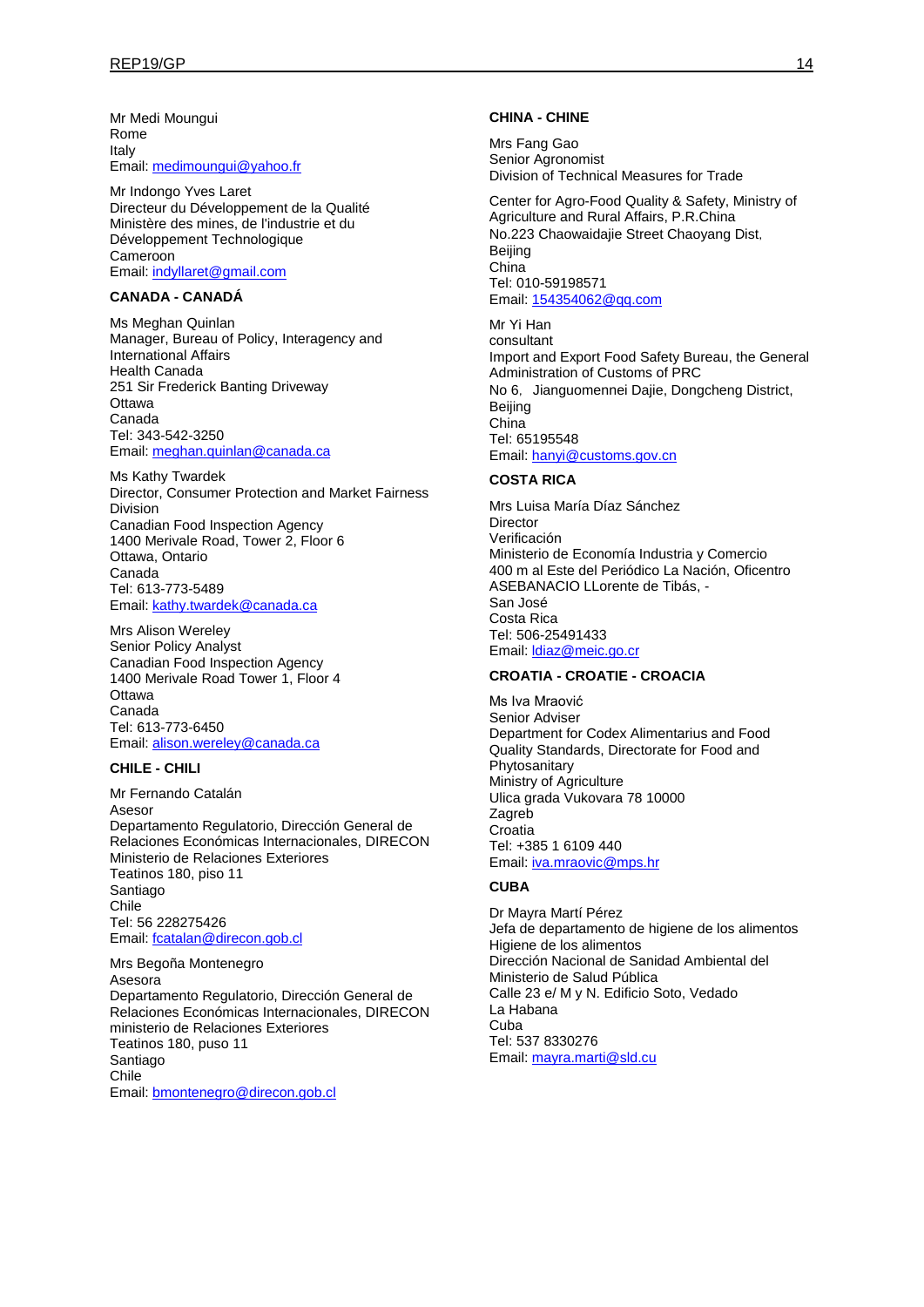#### **DENMARK - DANEMARK - DINAMARCA**

Mr Knud Østergaard Head of Division Danish Veterinary and Food Administration Ministry of Environment and Food Stationsparken 31 **Glostrup** Denmark Tel: +45 7227 6705 Email: [koe@fvst.dk](mailto:koe@fvst.dk)

Mr Jens Therkel Jensen Senior Advisor, Division of International Cooperation Danish Veterinary and Food Administration Ministry of Environment and Food Stationsparken 31 **Glostrup Denmark** Email: [jetj@fvst.dk](mailto:jetj@fvst.dk)

#### **ECUADOR - ÉQUATEUR**

Mr Rommel Aníbal Betancourt Herrera Coordinador General de Inocuidad de Alimentos Agencia de Regulación y Control Fito y Zoosanitario Av. Amazonas y Av. Eloy Alfaro Quito Ecuador Tel: 593987263359 Email: [rommel.betancourt@agrocalidad.gob.ec](mailto:rommel.betancourt@agrocalidad.gob.ec)

#### **ESTONIA - ESTONIE**

Mr Allan Aleksašin Counselor Food Safety Department Ministry of Rural Affairs Lai 39/41 Tallinn Estonia Tel: +3726256277 Email: [allan.aleksasin@agri.ee](mailto:allan.aleksasin@agri.ee)

#### **EUROPEAN UNION - UNION EUROPÉENNE - UNIÓN EUROPEA**

Mr Dirk Lange Head of Unit DG SANTE European Commission rue Froissart 101 Brussels **Belgium** Tel: +32 229-52837 Email: [dirk.lange@ec.europa.eu](mailto:dirk.lange@ec.europa.eu)

Mr Risto Holma Administrator DG SANTE European Commission Rue Froissart 101 Brussels Belgium Tel: +32 229-98683 Email: [risto.holma@ec.europa.eu](mailto:risto.holma@ec.europa.eu) Ms Bernadette Klink-khachan EU Codex Contact Point DG SANTE European Commission Rue Froissart 101 Brussels **Belgium** Tel: 0032 2 295 79 08 Email: [sante-codex@ec.europa.eu](mailto:sante-codex@ec.europa.eu)

### **FINLAND - FINLANDE - FINLANDIA**

Ms Anne Haikonen Legislative Counsellor Ministry of Agriculture and Forestry P.O.Box 30 FI-00023 Government Helsinki Finland Tel: +358-50-3697618 Email: [anne.haikonen@mmm.fi](mailto:anne.haikonen@mmm.fi)

Dr Sebastian Hielm Director of Food Safety Ministry of Agriculture and Forestry P.O.Box 30 FI-00023 Government Helsinki Finland Tel: +358 50 524 5761 Email: [sebastian.hielm@mmm.fi](mailto:sebastian.hielm@mmm.fi)

#### **FRANCE - FRANCIA**

Mrs Céline Germain Chef du bureau des négociations européennes et multilatérales (BNEM) Direction Générale de l'Alimentation Ministère de l'agriculture et de l'alimentation 251 rue de Vaugirard Paris France Tel: + 33 (0)1 49 55 80 44 Email: [celine.germain@agriculture.gouv.fr](mailto:celine.germain@agriculture.gouv.fr)

Mr Thomas Longley Adjoint du chef de bureau des négociations européennes et multilatérales (BNEM) Direction Générale de l'Alimentation Ministère de l'agriculture et de l'alimentation 251 rue de Vaugirard Paris France Tel: + 33 (0)1 49 55 47 78 Email: [thomas.longley@agriculture.gouv.fr](mailto:thomas.longley@agriculture.gouv.fr)

Mr Charles Martin Ferreira Sous-directeur des affaires sanitaires européennes et internationales Direction Générale de l'Alimentation Ministère de l'agriculture et de l'alimentation 251 rue de Vaugirard Paris France Email: [charles.martins-ferreira@agriculture.gouv.fr](mailto:charles.martins-ferreira@agriculture.gouv.fr)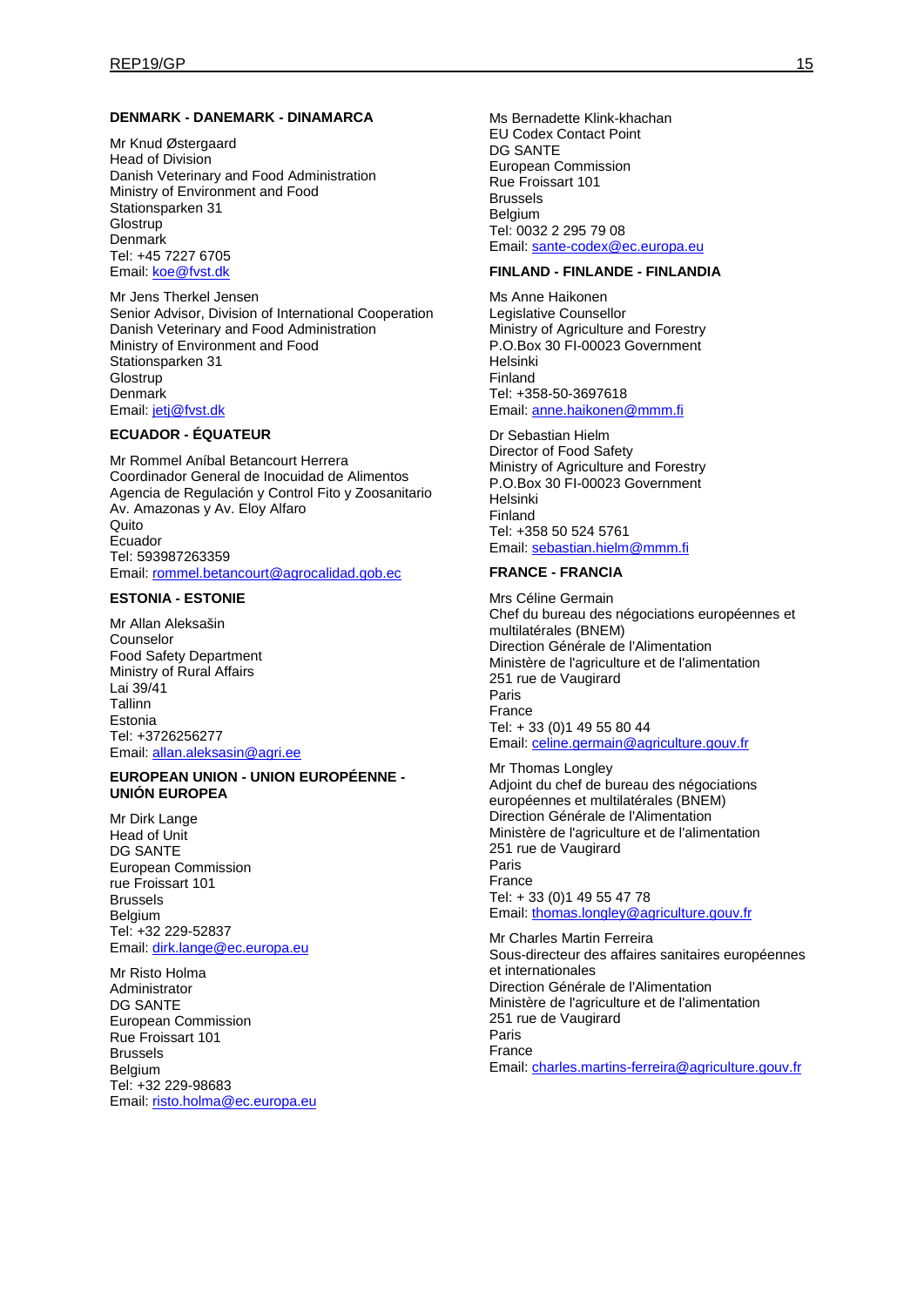Mr Florian Simonneau Adjoint au chef du bureau de la qualité et de la valorisation des denrées alimentaires Direction Générale de la Concurrence, de la Consommation et de la Répression des Fraudes Ministère de l'économie et des finances Paris France Email: [florian.simonneau@dgccrf.finances.gouv.fr](mailto:florian.simonneau@dgccrf.finances.gouv.fr)

#### **GERMANY - ALLEMAGNE - ALEMANIA**

Mr Niklas Schulze Icking Deputy Head of Division German Codex Contact Point Federal Ministry of Food and Agriculture Wilhelmstr. 54 Berlin **Germany** Tel: +4930185293515 Email: [niklas.schulze-icking@bmel.bund.de](mailto:niklas.schulze-icking@bmel.bund.de)

Mrs Hilke Thordsen-böhm Head of Division 214 Federal Ministry of Food and Agriculture Wilhelmstraße 54 Berlin **Germany** Tel: 49 030 18 529 4627 Email: [ccnfsdu@bmel.bund.de](mailto:ccnfsdu@bmel.bund.de)

#### **GHANA**

Mrs Cynthia Dapaah Ntow Corporate Attorney Legal Food and Drugs Authority P. O. BOX CT 2783 Cantonments Accra Ghana Tel: +233 244 212791 Email: [Cynthia.dapaah@fdaghana.gov.gh](mailto:Cynthia.dapaah@fdaghana.gov.gh)

Mr Jonathan Akwei Pappoe Senior Regulatory Officer Food Evaluation and Registration Food and Drugs Authority P. O. Box CT 2783 Cantonments, Accra Accra Ghana Tel: +233 243 602601 Email: [jonathanakweip@gmail.com](mailto:jonathanakweip@gmail.com)

#### **INDIA - INDE**

Ms Rita Teaotia **Chairperson** Food Safety and Standards Authority of India Ministry of Health and Family Welfare FDA Bhawan, Kotla Road New Delhi India Tel: 011-23220991 Email: [chairperson@fssai.gov.in](mailto:chairperson@fssai.gov.in)

Mr Sunil Kumar Bakshi Advisor (Codex / Regulations) Food Safety and Standards Authority of India FDA Bhawan, Kotla Road Near Bal Bhawan New Delhi India Tel: +91-11-23237439 Email: [sbakshi@fssai.gov.in](mailto:sbakshi@fssai.gov.in)

#### **INDONESIA - INDONÉSIE**

Dr Wahyu Purbowasito Director of Agro, Chemical, Health and Halal Standards Development Directorate of Agro, Chemical, Health and Halal Standards Development National Standardization Agency of Indonesia BPPT 1st Building, 14th Floor Jl. M.H. Thamrin No.8 Jakarta Indonesia Email: [wahyupurbowasito@bsn.go.id](mailto:wahyupurbowasito@bsn.go.id)

Prof Purwiyatno Hariyadi National Codex Committee of Indonesia Southeast Asian Food and Agricultural Science and Technology (SEAFAST) Center Bogor Agricultural University (IPB) IPB Campus, Dramaga Bogor, Indonesia Bogor Indonesia Tel: (+62) 811110351 Email: [phariyadi@apps.ipb.ac.id](mailto:phariyadi@apps.ipb.ac.id)

### **ITALY - ITALIE - ITALIA**

Mr Ciro Impagnatiello Codex Contact Point Department of the European Union and International Policies and of the Rural Development Ministry of Agricultural Food and Forestry Policies and of Tourism Via XX Settembre, 20 Rome Italy Tel: +39 06 46654058 Email: [c.impagnatiello@politicheagricole.it](mailto:c.impagnatiello@politicheagricole.it)

#### **JAPAN - JAPON - JAPÓN**

Dr Yayoi Tsujiyama Acting Director for International Standards Office Food Safety Policy Division, Food Safety and Consumer Affairs Bureau Ministry of Agriculture, Forestry and Fisheries 1-2-1, Kasumigaseki, Chiyoda-ku Tokyo Japan Tel: +81-3-3502-8732 Email: [yayoi\\_tsujiyama170@maff.go.jp](mailto:yayoi_tsujiyama170@maff.go.jp)

Mr Yasuhiro Goto Officer, Office of International Food Safety Pharmaceutical Safety and Environmental Health Bureau Ministry of Health, Labour and Welfare 1-2-2 Kasumigaseki, Chiyoda-ku Tokyo Japan Tel: +81-3-3595-2326 Email: [codexj@mhlw.go.jp](mailto:codexj@mhlw.go.jp)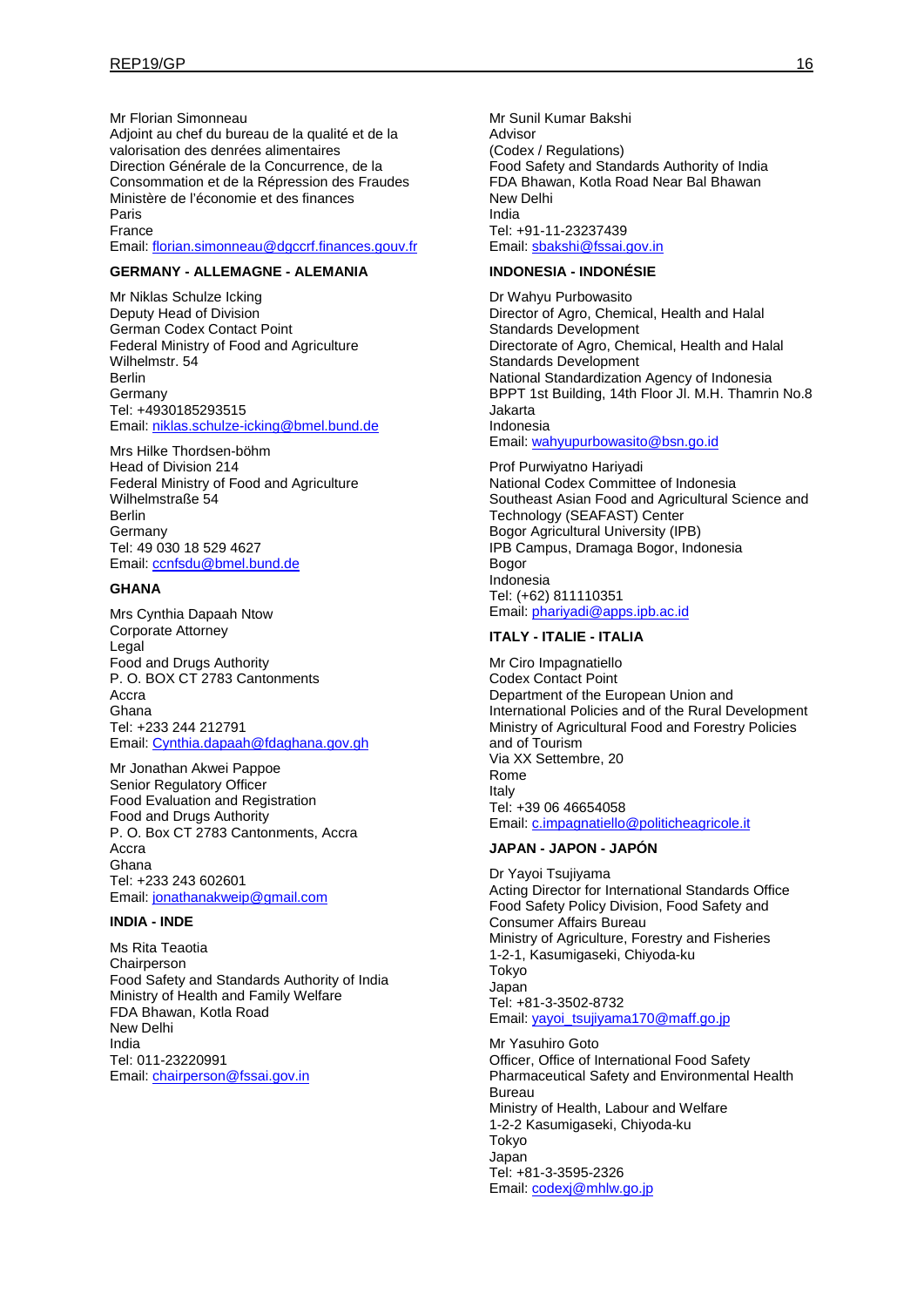Dr Eiii Harada Director, Office of International Food Safety Pharmaceutical Safety and Environmental Health Bureau Ministry of Health, Labour and Welfare 1-2-2 Kasumigaseki, Chiyoda-ku Tokyo Japan Tel: +81-3-3595-2326 Email: [codexj@mhlw.go.jp](mailto:codexj@mhlw.go.jp)

Prof Koji Miura Adviser Pharmaceutical Safety and Environmental Health Bureau Ministry of Health, Labour and Welfare 1-2-2 Kasumigaseki, Chiyoda-ku Tokyo Japan Tel: +81-3-3595-2326 Email: [codexj@mhlw.go.jp](mailto:codexj@mhlw.go.jp)

Ms Aya Orito-nozawa Section Chief International Standards Office, Food Safety Policy Division, Food Safety and Consumer Affairs Bureau Ministry of Agriculture, Forestry and Fisheries 1-2-1, Kasumigaseki, Chiyoda-ku Tokyo Japan Tel: +81-3-3502-8732 Email: [aya\\_orito460@maff.go.jp](mailto:aya_orito460@maff.go.jp)

Mr Yoshiaki Sakai Technical Official, Office of International Food **Safety** Pharmaceutical Safety and Environmental Health Bureau Ministry of Health, Labour and Welfare 1-2-2 Kasumigaseki, Chiyoda-ku Tokyo Japan Tel: +81-3-3595-2326 Email: [codexj@mhlw.go.jp](mailto:codexj@mhlw.go.jp)

#### **KAZAKHSTAN - KAZAJSTÁN**

Dr Nailya Karsybekova **Coordinator** Codex Alimentarius Ministry of Health of the Republic of Kazakhstan Dostyk 18 Astana Kazakhstan Email: [a.perneyev@gmail.com](mailto:a.perneyev@gmail.com)

Mr Salikhaddin Kushekenov Technical expert Codex Alimentarius National Center of Expertise Astana Kazakhstan Email: [assem.smagul@gmail.com](mailto:assem.smagul@gmail.com) Ms Aigerm Sadubayeva Committee for Public Health Protection Ministry of Health of the Republic of Kazakhstan Mangilik Yel ave. 8 - entrance #10 Astana Kazakhstan

Email: [a.perneyev@gmail.com](mailto:a.perneyev@gmail.com)

Ms Assem Smagulova Codex Contact Point Codex Alimentarius Ministry of Health of the Republic of Kazakhstan Dostyk 18 Astana Kazakhstan Email: [a.perneyev@gmail.com](mailto:a.perneyev@gmail.com)

#### **KENYA**

Mrs Alice Okelo Akoth Onyango FAO/WHO CCAFRICA Coordinator Codex Contact Point National standard development Bureau Kenya Bureau of Standards P.O. Box 54974 Nairobi Kenya Tel: +254 722268 225/+254206948303 Email: [akothe@kebs.org](mailto:akothe@kebs.org)

Mr Nicholas Otieno Ayore Senior Assistant Director Directorate of Veterinary Services P.O. BOX 00625 Nairobi Kenya Email: [nickayore@gmail.com](mailto:nickayore@gmail.com)

Dr Kimutai William Maritim FAO/WHO CCAFRICA Coordinator Chair Directorate of veterinary Services Ministry of Agriculture, Livestock, Fisheries and Irrigation Private Bag Kabete Nairobi Kenya Tel: +254722601653 Email: [kimutaimaritim@yahoo.co.uk](mailto:kimutaimaritim@yahoo.co.uk)

### **KYRGYZSTAN - KIRGHIZISTAN - KIRGUISTÁN**

Mr Mukhamat Kaparov Deputy Director Center for Standardization and Metrology under The Ministry of Economy of the Kyrgyz Republic 720040 197, Panfilov str. Bishkek, Kyrgyz Republic Bishkek Kyrgyzstan Tel: +996 (770)544077 Email: [kaparov1964@gmail.com](mailto:kaparov1964@gmail.com)

Mrs Dinara Aitmurzaeva Head of Division , CCP in Kyrgyzstan Standardization Division Center for Standardization and Metrology under The Ministry of Economy of the Kyrgyz Republic 720040 197, Panfilov str. Bishkek, Kyrgyz Republic Bishkek Kyrgyzstan Tel: +996 (770) 540126 Email: [aytmurzaeva@nism.gov.kg](mailto:aytmurzaeva@nism.gov.kg)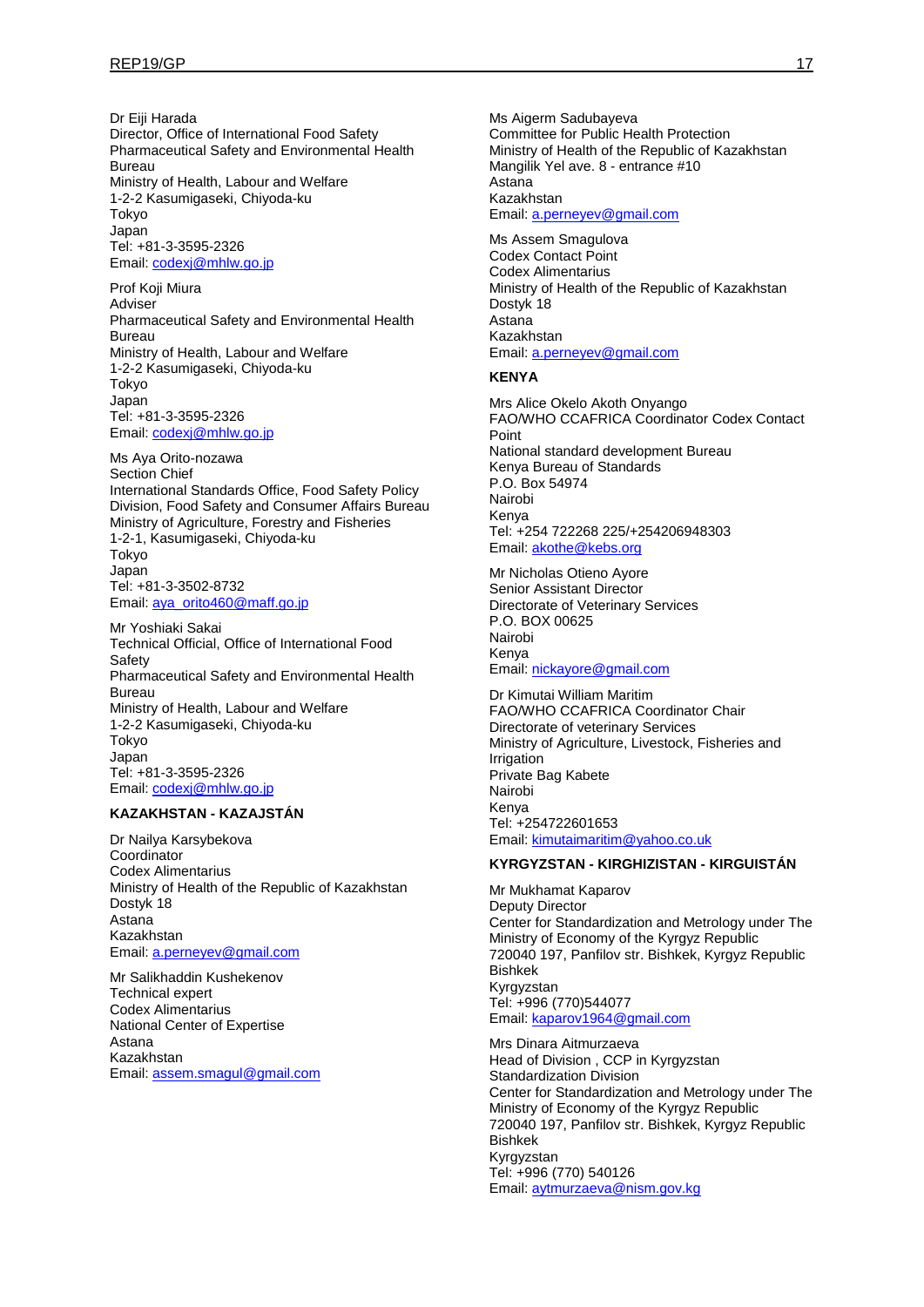#### **LATVIA - LETTONIE - LETONIA**

Mrs Olga Orlova Counselor Permanent Representation of the Republic of Latvia Avenue des Arts 23 Brussels Belgium Tel: +32 473 198 127 Email: [olga.orlova@mfa.gov.lv](mailto:olga.orlova@mfa.gov.lv)

### **LEBANON - LIBAN - LÍBANO**

Eng Mariam Eid head of department Agro-Industries Ministry of Agriculture MoA, Bir Hassan, Jneh, Beirut, Lebanon Beirut Lebanon Tel: 009613567542 Email: [meid@agriculture.gov.lb](mailto:meid@agriculture.gov.lb)

#### **MALAYSIA - MALAISIE - MALASIA**

Ms Norrani Eksan Deputy Director Food Safety and Quality Division Ministry of Health Malaysia Level 4, Menara Prisma, No. 26, Jalan Persiaran Perdana, Presint 3, Putrajaya Malaysia Tel: 603-8885 0794 Email: [norrani@moh.gov.my](mailto:norrani@moh.gov.my)

#### **MOROCCO - MAROC - MARRUECOS**

Mr Hamid Lachhab head of Risk Assessment and legal Affairs Direction **Agriculture** Office National de Sécurité Sanitaire des produits Alimentaires Avenue Hajj Ahmed Cherkaoui Agdal Rabat Morocco Tel: +212673997803 Email: [hamid.lachhab@gmail.com](mailto:hamid.lachhab@gmail.com)

Mr Houssine Benmaajouz Diplôme de Doctorat en Chimie – Physique, de l'Université Agriculture Laboratoire Officiel d'Analyses et de Recherches Chimiques LOARC 10, Rue de Madrid, Appt. N° 7 Morocco Tel: 00212 661 150 542 Email: [houssinebenmaajouz@gmail.com](mailto:houssinebenmaajouz@gmail.com)

Dr Ihssane Beqqali Himdi Chef de la Division de la Normalisation et des Questions SPS Département de l'Agriculture Office National de Sécurité Sanitaire des Produits **Alimentaires** Avenue Hadj Ahmed Cherkaoui, Agdal Rabat Morocco Tel: +212 537 676513 Email: [ihssanebeqqali@gmail.com](mailto:ihssanebeqqali@gmail.com)

Mr Said Zantar Coordinateur de l'Unité de Recherche sur les Techniques Nucléaire, l'Environnement et la Qualité **Agriculture** Institut National de Recherche Agricole 78 Boulvard sidi Mohammed Ben Abdellah **Tanger Morocco** Tel: 00212660157044 Email: [zantar\\_said@hotmail.com](mailto:zantar_said@hotmail.com)

#### **NETHERLANDS - PAYS-BAS - PAÍSES BAJOS**

Dr Marie-ange Delen Coordinator Codex Alimentarius Netherlands Ministry of Agriculture, Nature and Food Quality PO Box 20401 The Hague **Netherlands** Tel: +31 6 4615 2167 Email: [m.a.delen@minez.nl](mailto:m.a.delen@minez.nl)

#### **NEW ZEALAND - NOUVELLE-ZÉLANDE – NUEVA ZELANDIA**

Mr Raj Rajasekar Senior Programme Manager Ministry for Primary Industries **Wellington** New Zealand Email: [raj.rajasekar@mpi.govt.nz](mailto:raj.rajasekar@mpi.govt.nz)

#### **NORTH MACEDONIA - MACÉDOINE DU NORD - MACEDONIA DEL NORTE**

Ms Katerina Jonovska Associate Department for EU and International cooperation Food and Veterinary Agency III Makedonska brigada, 20 Skopje North Macedonia Tel: 0038922457895 Email: [kjonovska@fva.gov.mk](mailto:kjonovska@fva.gov.mk)

Mrs Svetlana Tomeska Mickova Head of Department Department for EU and International cooperation Food and Veterinary Agency III Makedonska brigada, 20 Skopje North Macedonia Tel: 0038922457895 Email: [stmickova@fva.gov.mk](mailto:stmickova@fva.gov.mk)

#### **NORWAY - NORVÈGE - NORUEGA**

Mrs Vigdis S. Veum Møllersen Senior Adviser Norwegian Food Safety Authority P.O Box 383 **Brumunddal Norway** Tel: +47 22779104 Email: [visvm@mattilsynet.no](mailto:visvm@mattilsynet.no)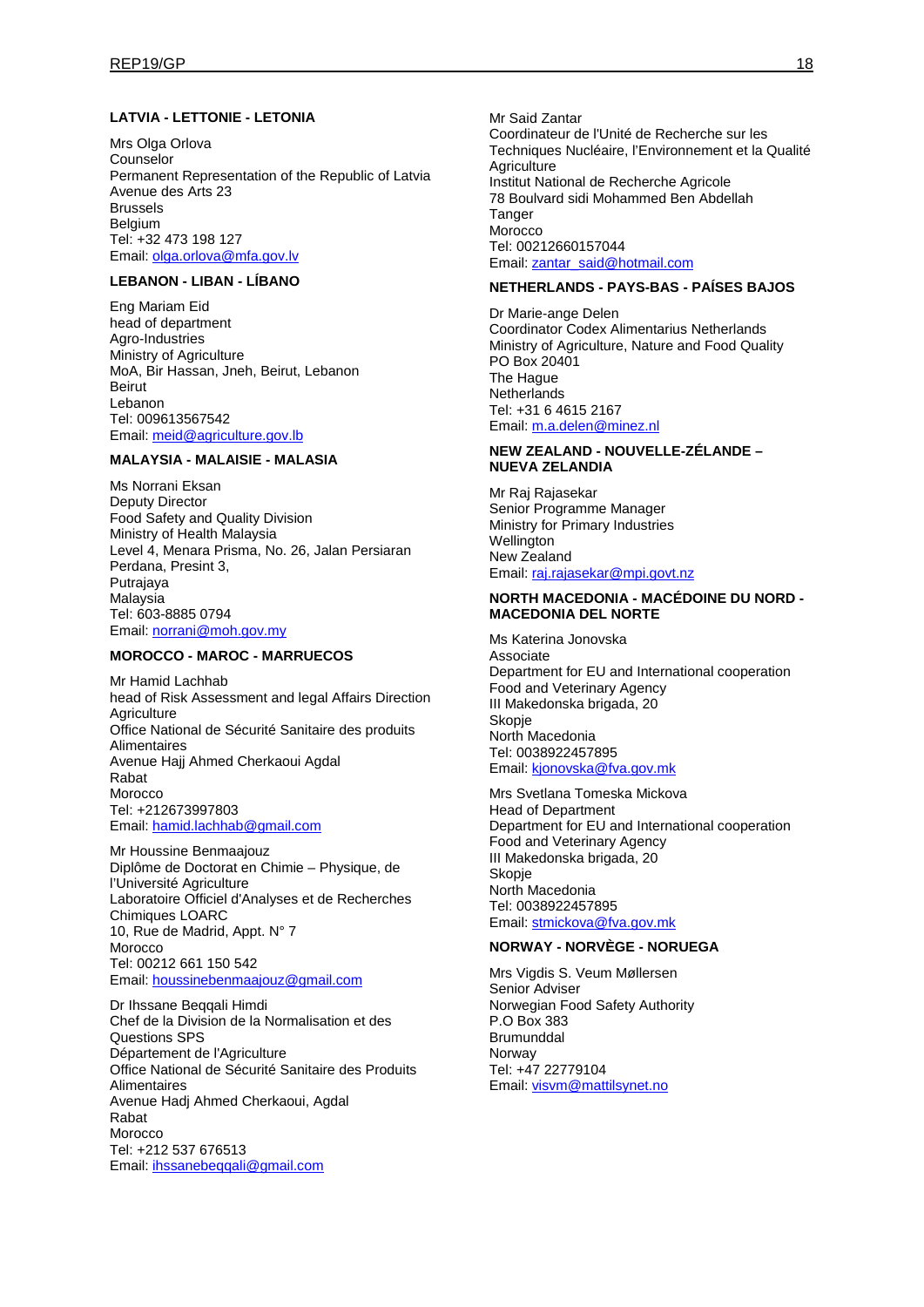Mr Stig-atle Vange Senior Adviser Ministry of Health and Care Services Post Box 8011 Dep Oslo Norway Tel: +47 995 18 120 Email: [stig-atle.vange@hod.dep.no](mailto:stig-atle.vange@hod.dep.no)

#### **PANAMA - PANAMÁ**

Eng Joseph Gallardo Ingeniero de Alimentos / Punto de Contacto Codex Panama Ministerio de Comercio e Industrias Plaza Edison, Sector El Paical, Pisos 2 y 3 Panama Panama Tel: 5600716 Email: [jgallardo@mici.gob.pa](mailto:jgallardo@mici.gob.pa)

Eng Alex Mateo Director General de Industrias y Desarrollo **Empresarial** Ministerio de Comercio e Industrias Plaza Edison, Sector el Paical, Pisos 2 y 3 Panama Panama Tel: 5605946 Email: [amateo@mici.gob.pa](mailto:amateo@mici.gob.pa)

Mrs Diana Carolina Bares Varela Asesora del Administrador General Administración General AUPSA (Autoridad Panameña de Seguridad de Alimentos) PH Sun Tower Piso 2, Ave. Ricardo J. Alfaro, Betania, Ciudad De Panama Panama Panama Tel: 5220017 Email: [dbares@aupsa.gob.pa](mailto:dbares@aupsa.gob.pa)

Eng Luis Benavides Administrador General de AUPSA Administración General AUPSA (Autoridad Panameña de Seguridad de Alimentos) Via Ricardo J. Alfaro Edificio Sun Tower Mall local 70 Piso 2 Panama Panama Tel: 5220017 Email: [lbenavides@aupsa.gob.pa](mailto:lbenavides@aupsa.gob.pa)

Mrs Meredith Itzel Perez Quinzada Jefa de Asesoría Legal Asesoría Legal AUPSA (Autoridad Panameña de Seguridad de Alimentos) Via Ricardo J. Alfaro Edificio Sun Tower Mall local 70 Piso 2 Panama Panama Tel: 5220000 Email: [mperez@aupsa.gob.pa](mailto:mperez@aupsa.gob.pa)

#### **PARAGUAY**

Mr Sebastián Ortiz Montaner Director de Organismos Económicos Multilaterales, Ministerio de Relaciones Exteriores DOEM Ministerio de Relaciones Exteriores Palma 594. Edificio Ámbar Asunción Paraguay Tel: +595 21 414 8802 Email: [sortiz@mre.gov.py](mailto:sortiz@mre.gov.py)

#### **PHILIPPINES - FILIPINAS**

Mr Hansel Didulo Assistant Secretary for Regulations and the Visayas Department of Agriculture 3rd Floor, Left Wing, DA Main Bldg. Elliptical Road Diliman,

Quezon City

Philippines 1101 Tel: +632 8 920 9178/+63 927 994 69 Email: [asecvisayas@gmail.com](mailto:asecvisayas@gmail.com)

#### **POLAND - POLOGNE - POLONIA**

Ms Marzena Chacinska Head International Cooperation Department Agricultural and Food Quality Inspection 30, Wspolna Str. Warsaw Poland Tel: +48226232902 Email: [mchacinska@ijhars.gov.pl](mailto:mchacinska@ijhars.gov.pl)

#### **REPUBLIC OF KOREA -RÉPUBLIQUE DE CORÉE - REPÚBLICA DE COREA**

Ms Mi Sun Park Scientific officer Food Standard Division Ministry of Food and Drug Safety Osong Health Technology Administration Complex, 187, Osongsaengmyeong 2-ro, Osong-eup, Chongwon-gun, Chungcheongbuk-do Republic of Korea Tel: 82-43-719-2417 Email: [mspark@korea.kr](mailto:mspark@korea.kr)

Ms Se Hyun Cho Researcher Food Safety Policy Korea Food and Drug Safety Osong Health Technology Administration Complex, 187, Osongsaengmyeong 2-ro, Osong-eup, Chongwon-gun, Chungcheongbuk-do Email: [sehyun1205@korea.kr](mailto:sehyun1205@korea.kr)

Prof Yong Ho Park Professor College of Veterinary Medicine Seoul National University 1 Gwanak-ro, Gwanak-gu, Seoul, 08826 Republic of Korea Email: [yhp@snu.ac.kr](mailto:yhp@snu.ac.kr)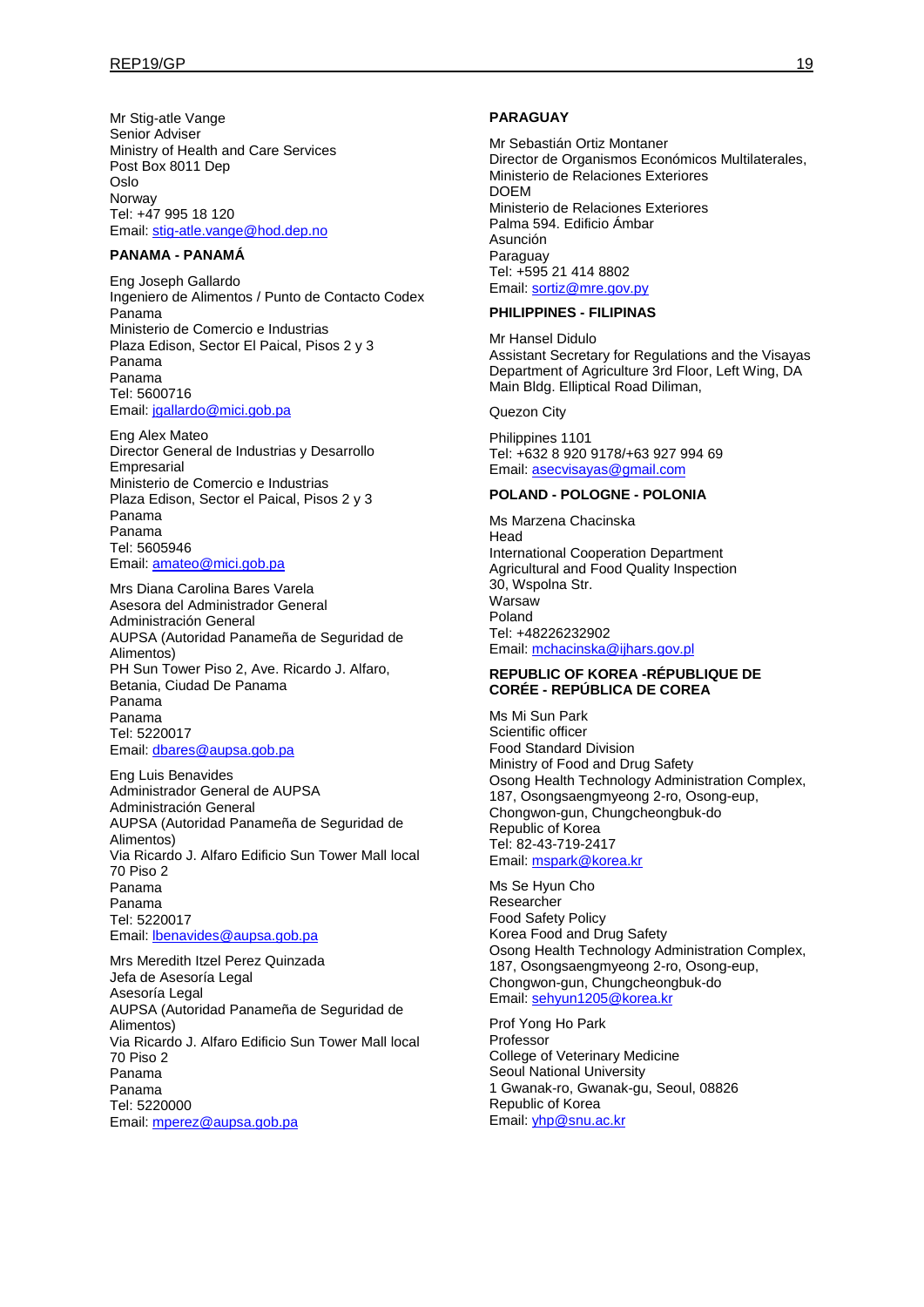Ms Soo-ryeon Yu Livestock and Fishery Products Policy Division Ministry of Food and Drug Safety Email: [wannaysr@korea.kr](mailto:wannaysr@korea.kr)

#### **ROMANIA - ROUMANIE - RUMANIA**

Mr Robert Dautzenberg Senior Political Administrator Directorate-General Agriculture, Fisheries, Social Affairs and Health Directorate Fisheries, Food a Council of the European Union - General Secretariat Romania

Email: [robert.dautzenberg@consilium.europa.eu](mailto:robert.dautzenberg@consilium.europa.eu)

Ms Monica Neagu Director General Food Safety Department National Sanitary Veterinary and Food Safety Authority Bucharest Romania Email: [neagu.monica@ansvsa.ro](mailto:neagu.monica@ansvsa.ro)

#### **RUSSIAN FEDERATION - FÉDÉRATION DE RUSSIE - FEDERACIÓN DE RUSIA**

Ms Anna Koroleva Consultant of the Division Division of International integration and organization of interaction with WTO and OECD Federal Service for Surveillance on Consumer Rights Protection and Human Well-being 18/20, Vadkovskiy pereulok Moscow Russian Federation Tel: +7 915 325 77 55 Email: [Korolyova\\_AP@gsen.ru](mailto:Korolyova_AP@gsen.ru)

### **SAUDI ARABIA - ARABIE SAOUDITE - ARABIA SAUDITA**

Mr Mohammed Albaz Food law specialist Executive Dept. of Standards and food products evaluation Saudi Food and Drug Authority North Ring Road - Al Nafal Unit (1) Riyadh 13312 - Riyadh Saudi Arabia Tel: +966112038222 Email: [CODEX.CP@sfda.gov.sa](mailto:CODEX.CP@sfda.gov.sa)

Mr Sami Alnokhilan Head of International contact Points Executive Dept. of Standards and food products evaluation Saudi Food and Drug Authority North Ring Road - Al Nafal Unit (1) Riyadh 13312 - Riyadh Saudi Arabia Tel: +966112038222 Email: [CODEX.CP@sfda.gov.sa](mailto:CODEX.CP@sfda.gov.sa)

Dr Hamoud Alnughaymishi Head of Risk Communication section Executive Department of Monitoring & Risk Assessment Saudi Food and Drug Authority North Ring Road - Al Nafal Unit (1) Riyadh 13312 - Riyadh Saudi Arabia Tel: +966112038222 Email: [CODEX.CP@sfda.gov.sa](mailto:CODEX.CP@sfda.gov.sa)

### **SENEGAL - SÉNÉGAL**

Prof Amadou Diouf Président du Comité national du Codex Alimentarius Comité National Du Codex Alimentarius/Direction Générale Sante Ministère de la Santé et de l'Action sociale Hôpital de Fann Dakar Sénégal Email: [amdiouf@me.com](mailto:amdiouf@me.com)

Ms Ndeye Maguette Diop Responsable Division Agroalimentaire Ministère Industrie Association Sénégalaise de Normalisation 21 Lotissement Front de Terre X Bourguiba Dakar Sénégal Email: [yayindeye@hotmail.com](mailto:yayindeye@hotmail.com)

Dr Mame Coumba Codou Faye Diouf Programme national de lutte contre la tuberculose Direction Générale de la Sante Ministère de la Santé et de l'Action sociale Rue Aimé Césaire - Fann Résidence DAKAR Sénégal Email: [coumbacodou9@gmail.com](mailto:coumbacodou9@gmail.com)

Mrs Mame Diarra Faye Epse Leye Point de Contact National Codex Direction Générale Sante/Ministère Santé et Action Sociale Comité national du Codex Alimentarius Hopital Fann Dakar Dakar Sénégal Tel: +221 77 520 09 15 Email: [mamediarrafaye@yahoo.fr](mailto:mamediarrafaye@yahoo.fr)

Mrs Maimouna Sow Chef de Division Ministère Sante et Action Sociale Service National de l'Hygiene Terminus TATA, 34 Nord Foire Dakar Dakar Sénégal Tel: +221 77 641 39 16 Email: [maynatacko@yahoo.fr](mailto:maynatacko@yahoo.fr)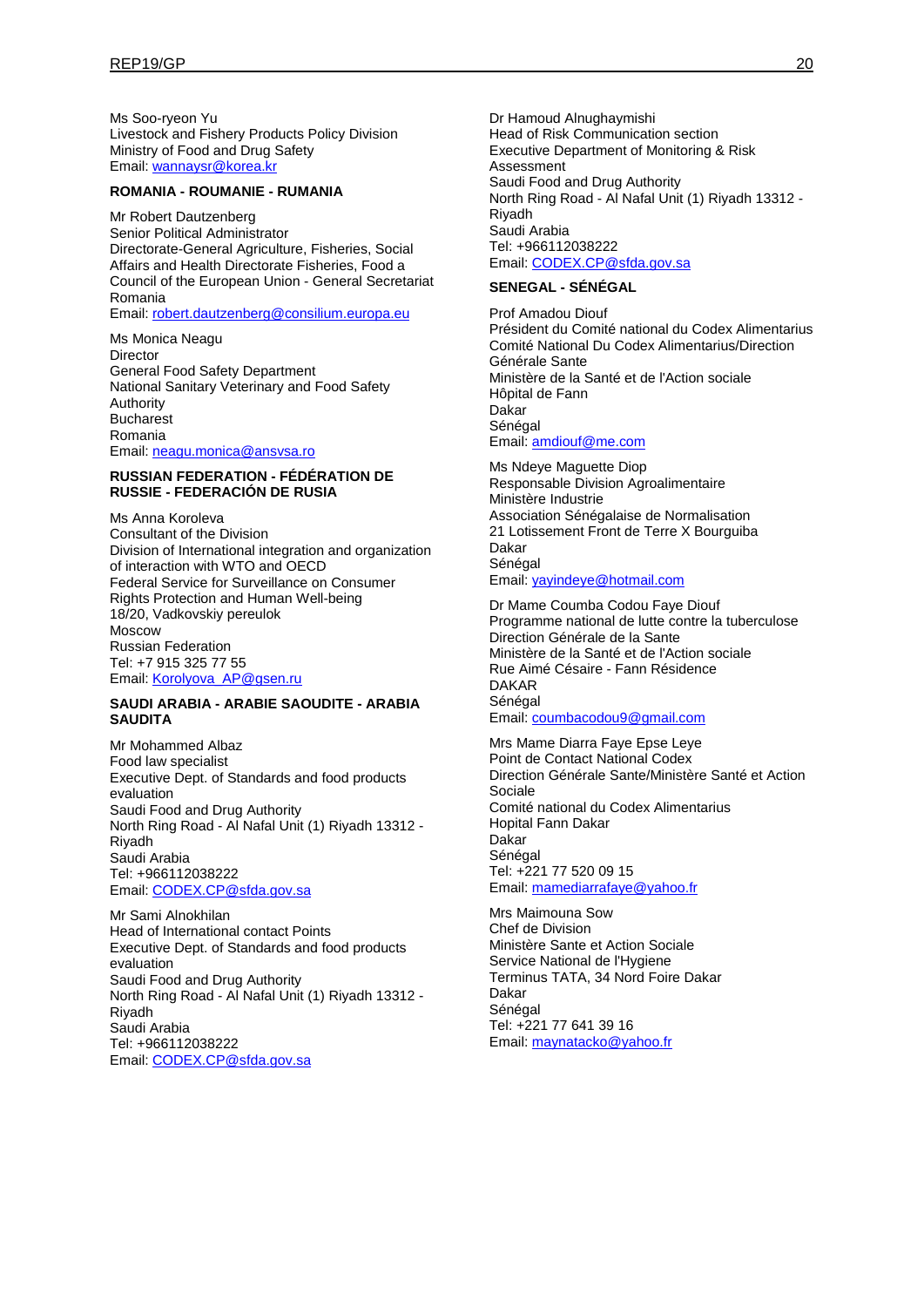#### **SLOVAKIA - SLOVAQUIE - ESLOVAQUIA**

Mr Milo Bystrický State Counsellor Food Safety and Nutrition Dpt. Ministry of Agriculture and Rural Development of the Slovak Republic Dobrovičova 12 Bratislava Slovakia Tel: + 421 2 59266 555 Email: [milo.bystricky@land.gov.sk](mailto:milo.bystricky@land.gov.sk)

### **SLOVENIA - SLOVÉNIE - ESLOVENIA**

Dr Blaža Nahtigal Codex Contact Point Administration for Food Safety, Veterinary Sector and Plant Protection Ministry of Agriculture, Forestry and Food Dunajska cesta 22 Ljubljana Slovenia Email: [codex.mkgp@gov.si](mailto:codex.mkgp@gov.si)

#### **SOUTH AFRICA - AFRIQUE DU SUD - SUDÁFRICA**

Mr Malose Daniel Matlala Deputy Director: Food Control Directorate: Food Control Department of Health Private Bag X828 PRETORIA South Africa Tel: +27 12 395 8789 Email: [CACPSA@health.gov.za](mailto:CACPSA@health.gov.za)

#### **SPAIN - ESPAGNE - ESPAÑA**

Mrs Maria Luisa Aguilar Zambalamberri Jefe de Servicio Punto de Contacto Codex España Agencia Española de Consumo, Seguridad Alimentaria y Nutrición C\ Alcala, 56 Madrid Spain Email: [maguilar@mscbs.es](mailto:maguilar@mscbs.es)

#### **SRI LANKA**

Dr Lakshman Gamlath Deputy Director General (Food safety) **WP** Ministry of Health "Suwasiripaya", Ministry of Health, Colombo 10, Colombo Sri Lanka Tel: +94717723232 Email: **Itgamlath@gmail.com** 

### **SWEDEN - SUÈDE - SUECIA**

Mr Anders Wannberg Senior Administrative Officer Ministry of Enterprise and Innovation The Swedish Government Stockholm Sweden Tel: +46 705190263 Email: [anders.wannberg@gov.se](mailto:anders.wannberg@gov.se)

Ms Carmina Ionescu Codex Coordinator International Affairs National Food Agency Box 622 Uppsala Sweden Tel: +46 709245601 Email: [carmina.ionescu@slv.se](mailto:carmina.ionescu@slv.se)

### **SWITZERLAND - SUISSE - SUIZA**

Mr Martin Müller Swiss Codex Contact Point Federal Food Safety and Veterinary Office FSVO Bern **Switzerland** Email: [martin.mueller@blv.admin.ch](mailto:martin.mueller@blv.admin.ch)

Dr Himanshu Gupta Regulatory & Scientific Affairs Nestec SA Avenue Nestlé 55 Post Box Vevey **Switzerland** Email: [Himanshu.Gupta@nestle.com](mailto:Himanshu.Gupta@nestle.com)

Mrs Awilo Ochieng Pernet Former Chairperson, Codex Alimentarius Commission Federal Food Safety and Veterinary Office FSVO International Affairs Bern **Switzerland** Tel: + 41 58 462 00 41 Email: [awilo.ochieng@blv.admin.ch](mailto:awilo.ochieng@blv.admin.ch)

#### **THAILAND - THAÏLANDE - TAILANDIA**

Dr Juadee Pongmaneerat Secretary General National Bureau of Agricultural Commodity and Food Standards Ministry of Agriculture and cooperatives 50 Phaholyothin Road, Ladyao, Chatuchak Bangkok **Thailand** Tel: +66 2561 2277 Email: [juadee@acfs.go.th](mailto:juadee@acfs.go.th)

Ms Namaporn Attaviroj Standards Officer National Bureau of Agricultural Commodity and Food Standards (ACFS) Ministry of Agriculture and Cooperatives 50 Phahonyothin Rd., Ladyao, Chathuchak Bangkok **Thailand** Tel: +66 2 561 2277 ext. 1422 Email: [jzanamaporn@gmail.com](mailto:jzanamaporn@gmail.com)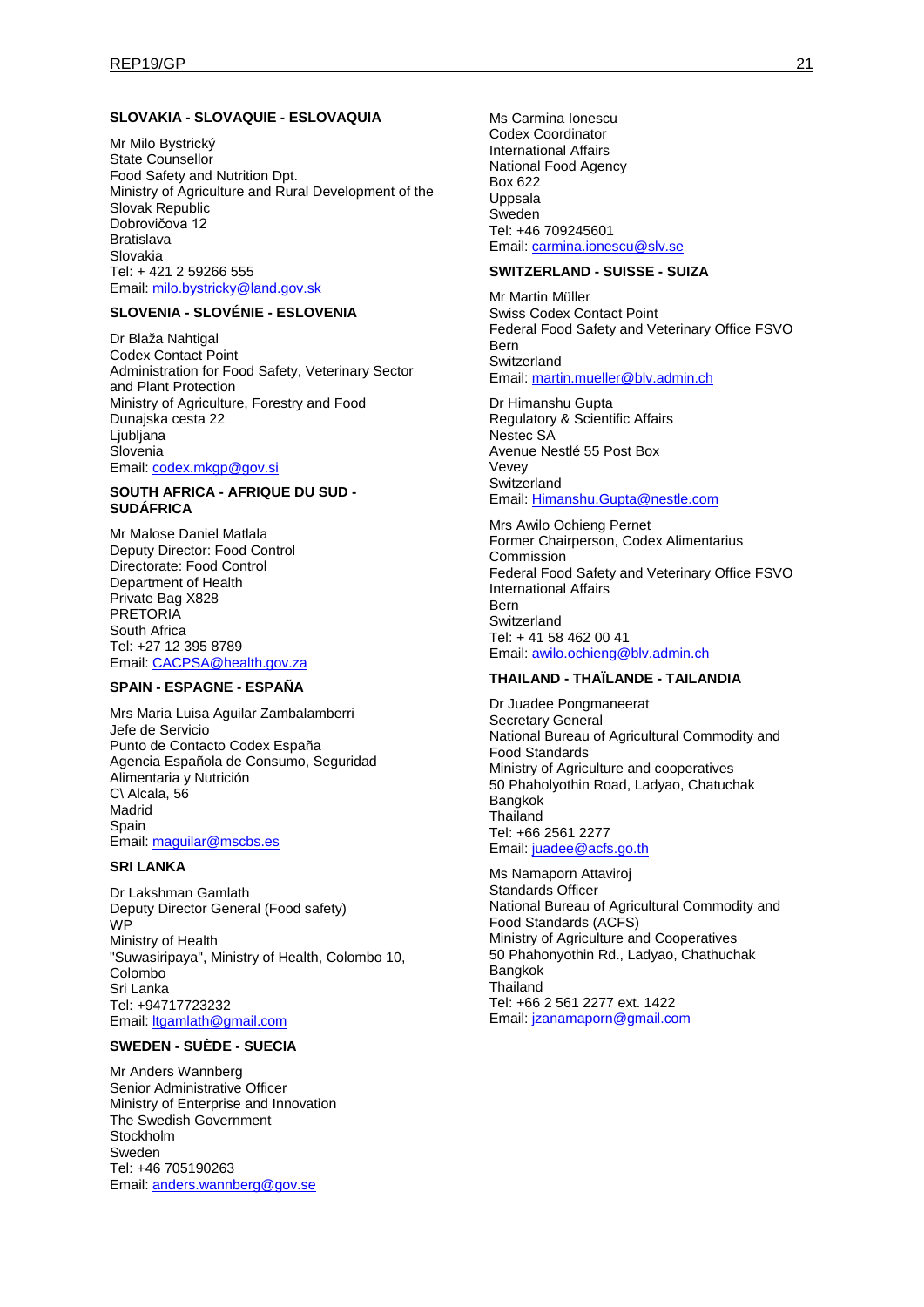#### **TURKEY - TURQUIE - TURQUÍA**

Mr İlhami Sahin Coordinator The General Directorate of Food and Control The Ministry of Agriculture and Forestry Tarim ve Orman Bakanligi Eskisehir Yolu 9. km Lodumlu Ankara **Turkey** Tel: 00903122587757 Email: [ilhami.sahin@tarim.gov.tr](mailto:ilhami.sahin@tarim.gov.tr)

#### **UNITED KINGDOM - ROYAUME-UNI - REINO UNIDO**

Mr Steve Wearne Director of Science Food Standards Agency Floors 6 & 7, Clive House 70 Petty France London United Kingdom Tel: +44 (0)20 7276 8400 Email: [Steve.Wearne@food.gov.uk](mailto:Steve.Wearne@food.gov.uk)

Mrs Gill Laishley Head of EU Exit Policy Food Standards & Consumers, Defra Floor 2, Seacole Block, 2 Marsham St London United Kingdom Tel: 07469 919 220 Email: [gill.laishley@defra.gov.uk](mailto:gill.laishley@defra.gov.uk)

Mr Mike O'neill Head Codex Policy and Programmes Food Standards Agency (FSA) Floors 6 and 7 Clive House 70 Petty France London London United Kingdom Tel: +447917213545 Email: [Mike.Oneill@food.gov.uk](mailto:Mike.Oneill@food.gov.uk)

#### **UNITED REPUBLIC OF TANZANIA - RÉPUBLIQUE-UNIE DE TANZANIE - REPÚBLICA UNIDA DE TANZANÍA**

Mr Justin Makisi Tanzania Food and Drugs Authority P.O BOX 77150 Dar Es Salaam United Republic of Tanzania Email: [justin.makisi@tfda.go.tz](mailto:justin.makisi@tfda.go.tz)

#### **UNITED STATES OF AMERICA - ÉTATS-UNIS D'AMÉRIQUE –ESTADOS UNIDOS DE AMÉRICA**

Dr Jose Emilio Esteban Chief Scientist Food Safety and Inspection Service, Office of Public Health Science United States Department of Agriculture 1400 Independence Avenue SW Washington, DC United States of America Tel: (202) 720-1281 Email: [Emilio.esteban@usda.gov](mailto:Emilio.esteban@usda.gov)

Ms Mary Frances Lowe U.S. Manager for Codex Alimentarius U.S. Codex Office U.S. Department of Agriculture 1400 Independence Ave; SW Washington, DC United States of America Tel: 202-205-7760 Email: [MaryFrances.lowe@fsis.usda.gov](mailto:MaryFrances.lowe@fsis.usda.gov)

Ms Camille Brewer Director, International Affairs Staff Health and Human Services U.S. Food and Drug Administration 5001 Campus Drive College Park, MD United States of America Tel: +1 240-402-1723 Email: [Camille.brewer@fda.hhs.gov](mailto:Camille.brewer@fda.hhs.gov)

Dr Julie Callahan Senior Director, Agricultural Affairs Executive Office of the President Office of the United States Trade Representative 600 17th Street NW Washington, D.C. United States of America Tel: +1-202-395-9582 Email: [JCallahan@ustr.eop.gov](mailto:JCallahan@ustr.eop.gov)

Ms Marsha Echols Attorney/Professor of Law Law Office of Marsha Echols 3286 M Street, N.W. Washington, D.C United States of America Tel: +1-202-625-1451 Email: [echols@marshaechols.com](mailto:echols@marshaechols.com)

Dr Kevin Greenlees Senior Advisor for Science and Science Policy, Chair, CCRVDF Center for Veterinary Medicine, HFV-100 U.S. Food and Drug Administration 7500 Standish Place Rockville, Maryland United States of America Tel: +1-240-402-0638 Email: [kevin.greenlees@fda.hhs.gov](mailto:kevin.greenlees@fda.hhs.gov)

Mr Joseph Hain Senior Trade Advisor U.S. Department of Agriculture Foreign Agricultural Service 1400 Independence Avenue, SW Washington, DC United States of America Tel: +1-202-720-0930 Email: [Joe.Hain@fas.usda.gov](mailto:Joe.Hain@fas.usda.gov)

Mr Kenneth Lowery International Issues Analyst U.S. Codex Office of the Under Secretary 1400 Independence Avenue SW Room 4861-South Building Washington DC United States of America Tel: +1 202 690 4042 Email: [kenneth.lowery@osec.usda.gov](mailto:kenneth.lowery@osec.usda.gov)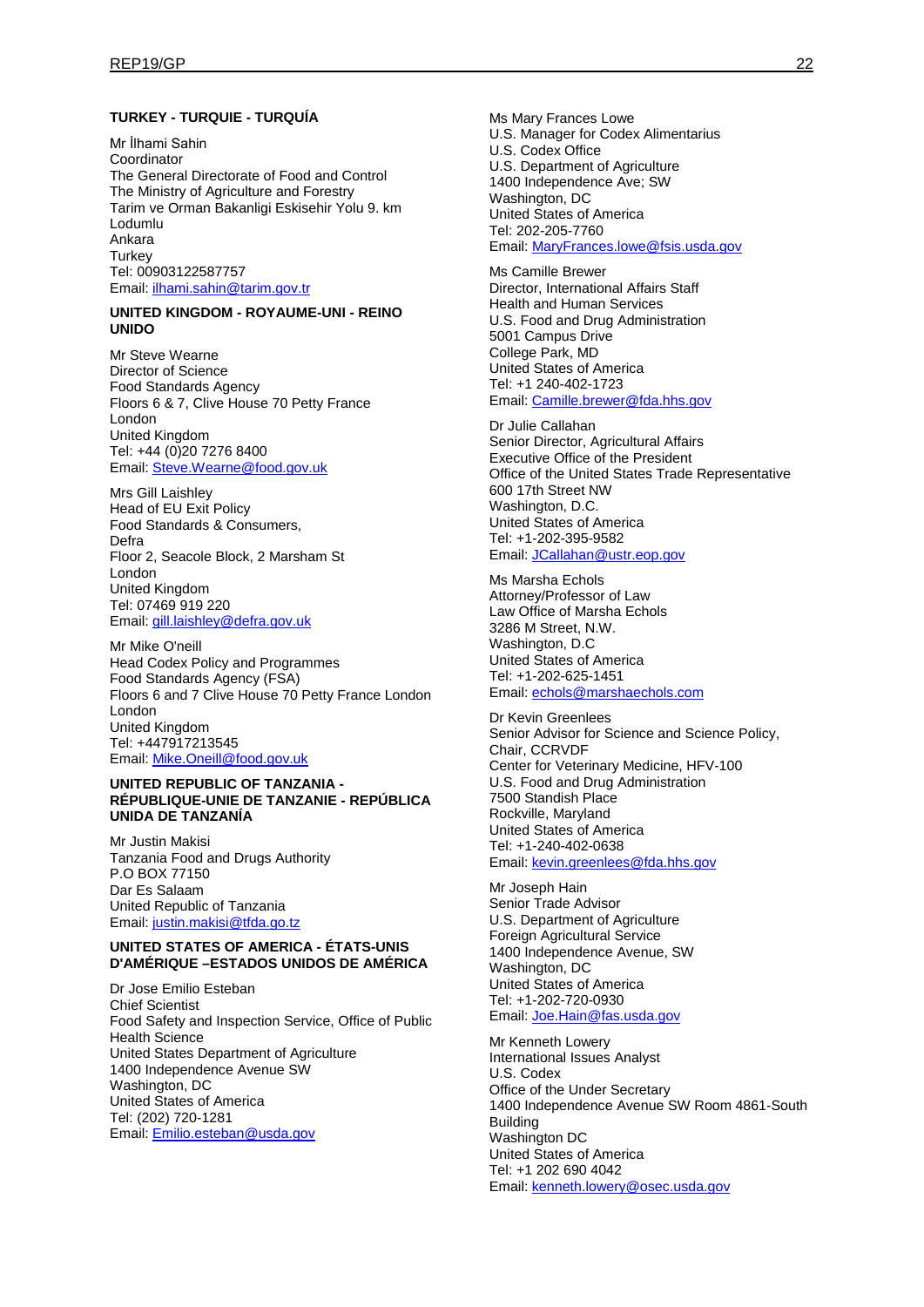Mr Jeffrey Read Center for Food Safety and Applied Nutrition United States Food and Drug Administration 5001 campus Drive College park, Maryland United States of America Tel: +1 240-402-1935 Email: [Jeffrey.Read@fda.hhs.gov](mailto:Jeffrey.Read@fda.hhs.gov)

Mr Richard White Consultant 5116 Overlook Avenue Bradenton, FL United States of America Tel: +1703 304 0424 Email: [Richard.d.white@gmail.com](mailto:Richard.d.white@gmail.com)

#### **URUGUAY**

Eng Jose Luis Heijo **Director** Direccion Nacional de Industrias Ministerio de Industria, Energia y Mineria Sarandi 620 Montevideo Uruguay Tel: 59829006919 Email: [jose.heijo@miem.gub.uy](mailto:jose.heijo@miem.gub.uy)

Mrs Cecilia Aguerre Senior Consultant International Technical Cooperation Unit Laboratorio Tecnologico del Uruguay Avda Italia 6201 Montevideo Uruguay Tel: +59826013724 Email: [ceciague@latu.org.uy](mailto:ceciague@latu.org.uy)

#### **INTERGOVERNMENTAL ORGANIZATIONS - ORGANISATIONS INTERGOUVERNEMENTALES-ORGANIZACIONES INTERGUBERNAMENTALES**

#### **AFRICAN UNION (AU)**

Mr John Oppong-otoo Food Safety Officer Standards and Trade Secretariat AFRICAN UNION INTERAFRICAN BUREAU FOR ANIMAL RESOURCES P. O. BOX 30786 WESTLAND NAIROBI Kenya Tel: +254787582754 Email: [john.oppong-otoo@au-ibar.org](mailto:john.oppong-otoo@au-ibar.org)

#### **INTER-AMERICAN INSTITUTE FOR COOPERATION ON AGRICULTURE (IICA)**

Mr Eric Bolaños Ledezma Especialista, Sanidad Agropecuaria e Inocuidad de Alimentos SAIA Instituto Interamericano de Cooperación para la Agricultura (IICA) Apto Postal 55-2200, San José Vazquez de Coronado San Isidro 11101 San José Costa Rica Tel: + 506 2216 0418 Email: [erick.bolanos@iica.int](mailto:erick.bolanos@iica.int)

#### **ORGANISATION MONDIALE DE LA SANTÉ ANIMALE (OIE)**

Mrs Karen Bucher Project manager Standards Department World Organisation for Animal Health 12, rue de Prony PARIS France Email: [k.bucher@oie.int](mailto:k.bucher@oie.int)

#### **ORGANISATION INTERNATIONALE DE LA VIGNE ET DU VIN (OIV)**

Prof Regina Vanderlinde President OIV 18, rue d'Aguesseau PARIS France Tel: +33144948081 Email: [revanderlinde@gmail.com](mailto:revanderlinde@gmail.com)

Dr Jean Claude Ruf Scientific Coordinator OIV 18, rue d'Aguesseau Paris France Tel: +33674663451 Email: [jruf@oiv.int](mailto:jruf@oiv.int)

#### **NON GOVERNMENTAL ORGANIZATIONS - ORGANISATIONS NON GOUVERNEMENTALES - ORGANIZACIONES NO GUBERNAMENTALES**

#### **ASSOCIATION EUROPÉENNE POUR LE DROIT DE L'ALIMENTATION (AEDA/EFLA)**

Ms Emily Amat European Food Law Association (EFLA) Avenue de Tervueren 13A Brussels Belgium Email: [secretariat@efla-aeda.org](mailto:secretariat@efla-aeda.org)

### **INTERNATIONAL DAIRY FEDERATION (IDF/FIL)**

Mr Nick Gardner Director, Codex and International Regulatory Affairs US Dairy Export Council Email: [ngardner@usdec.org](mailto:ngardner@usdec.org)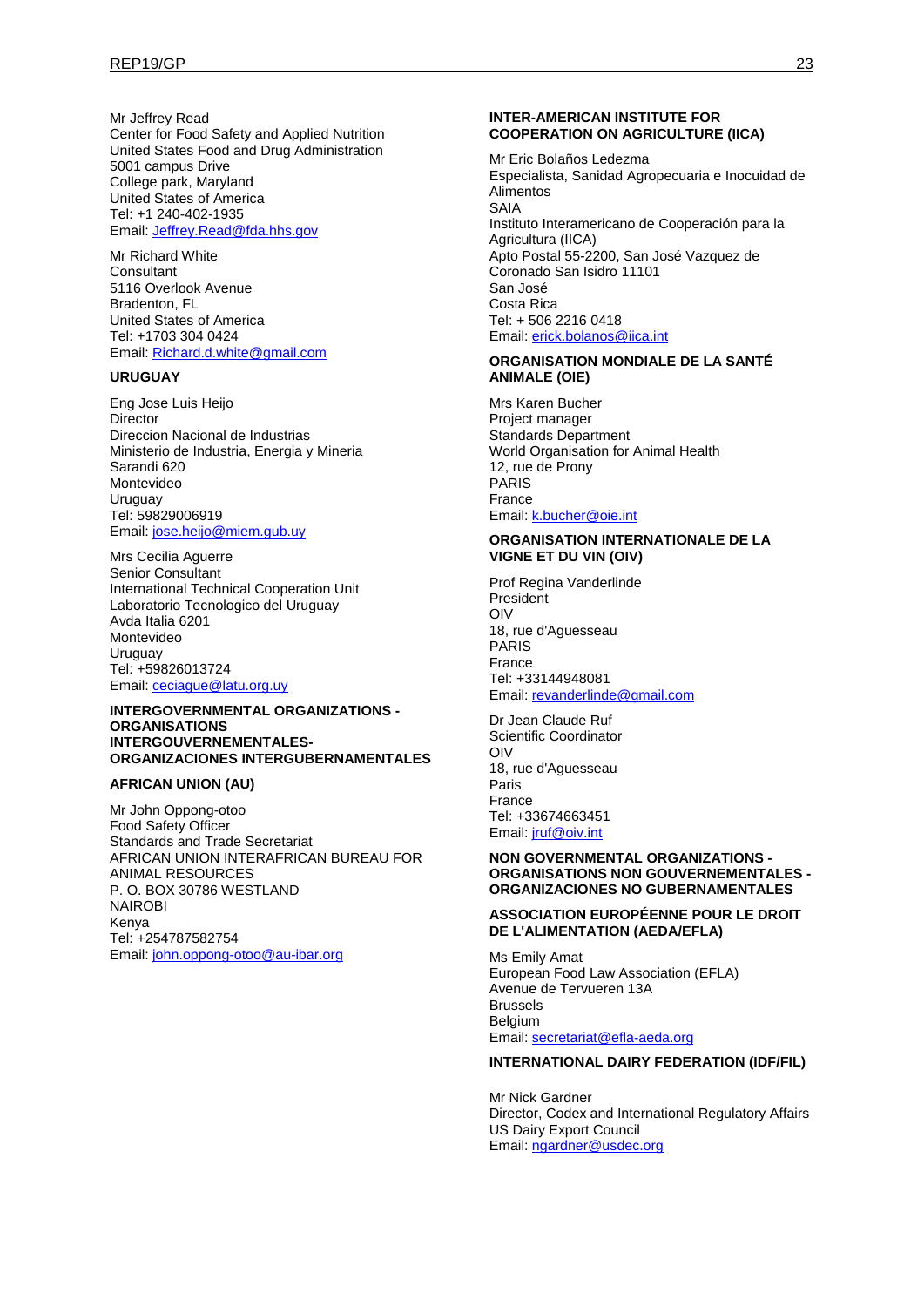#### **INTERNATIONAL MEAT SECRETARIAT (IMS)**

Mr Hsin Huang Secretary General International Meat Secretariat 5 rue Lespagnol Paris France Tel: +33 (0)1 4493 6020 Email: [hsin.huang@meat-ims.org](mailto:hsin.huang@meat-ims.org)

#### **INTERNATIONAL ORGANIZATION FOR STANDARDIZATION (ISO)**

Mrs Sandrine Espeillac Secretary of ISO/TC 34 ISO Chemin de Blandonnet 8 Case Postale 401 Vernier, Geneva **Switzerland** Tel: +33 1 41 62 86 02 Email: [sandrine.espeillac@afnor.org](mailto:sandrine.espeillac@afnor.org)

#### **HEALTH FOR ANIMALS (HEALTHFORANIMALS)**

Dr Olivier Espeisse Public Affairs Director Ceva Santé Animale **HealthforAnimals** France Tel: + 33 6 78 23 42 68 Email: [olivier.espeisse@ceva.com](mailto:olivier.espeisse@ceva.com)

Mrs Mallory L. Gage Mallory L. Gage (202) 320-9281 mallorylgage@gmail.com Email: [mallorylgage@gmail.com](mailto:mallorylgage@gmail.com)

#### **FAO**

Dr Renata Clarke Head, Food Safety and Quality Unit Agriculture and Consumer Protection Department Food and Agriculture Organization of the U.N. Viale delle Terme di Caracalla Rome Italy Tel: +39 06 5705 2010 Email: [renata.clarke@fao.org](mailto:renata.clarke@fao.org)

Mr Ilja Betlem Legal Officer Legal Office Food and Agriculture Organization of the U.N. Viale delle Terme di Caracalla Rome Italy Tel: +39 06 570 52778 Email: [ilja.betlem@fao.org](mailto:ilja.betlem@fao.org)

Ms Eve Fontaine Benedetti Legal Officer FAO-LEGA Food and Agriculture Organization of the U.N. Viale delle terme di Caracalla Roma Italy Email: [eve.fontainebenedetti@fao.org](mailto:eve.fontainebenedetti@fao.org)

#### **WHO**

Dr Kazuaki Miyagishima **Director** Food Safety and Zoonoses World Health Organization (WHO) 20, avenue Appia Geneva 27 **Switzerland** Tel: +41 22 791 2773 Email: [miyagishimak@who.int](mailto:miyagishimak@who.int)

Mrs Catherine Mulholland Administrator Codex Trust Fund Food Safety and Zoonoses (FOS) World Health Organization (WHO) 20, avenue Appia Geneva 27 **Switzerland** Tel: +41 22 7913080 Email: [mulhollandc@who.int](mailto:mulhollandc@who.int)

### **CODEX SECRETARIAT**

Mr Tom Heilandt Secretary, Codex Alimentarius Commission, Joint FAO/WHO Food Standards Programme Food and Agriculture Organization of the U.N. Viale delle Terme di Caracalla Rome Italy Tel: +39 06 5705 4384 Email: [tom.heilandt@fao.org](mailto:tom.heilandt@fao.org)

Dr Sarah Cahill Senior Food Standard Officer Joint FAO/WHO Food Standards Programme Food and Agriculture Organization of the U.N. Viale delle Terme di Caracalla Rome Italy Tel: +39 06 57053614 Email: [Sarah.Cahill@fao.org](mailto:Sarah.Cahill@fao.org)

Dr Hilde Kruse Senior Food Standard Officer Joint FAO/WHO Food Standards Programme Food and Agriculture Organization of the U.N. VIale delle Terme di Caracalla Rome Italy Tel: +39 06 57053331 Email: [Hilde.Kruse@fao.org](mailto:Hilde.Kruse@fao.org)

Mr David Massey Special Advisor Joint FAO/WHO Food Standards Programme Food and Agriculture Organization of the U.N. Viale delle Terme di Caracalla Rome, Italy Tel: +39 0657053465 Email: [David.Massey@fao.org](mailto:David.Massey@fao.org)

Ms Jocelyne Farruggia Administrative Assistant Joint FAO/WHO Food Standards Programme Food and Agriculture Organization of the U.N. Viale delle Terme di Caracalla Rome, Italy Tel: +39 06 570 54601 Email: [Jocelyne.Farruggia@fao.org](mailto:Jocelyne.Farruggia@fao.org)